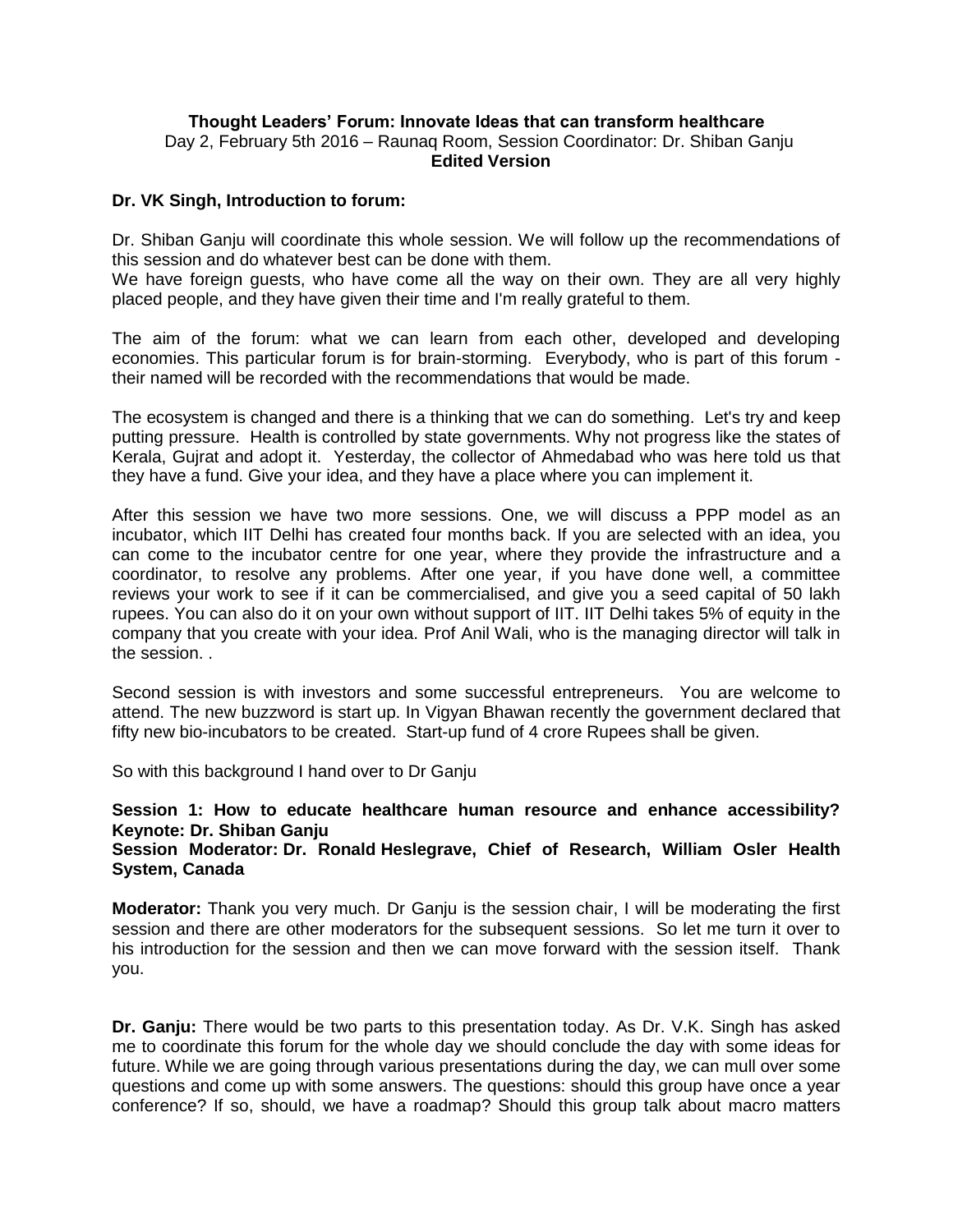here as supposed to small apps? And then the big question, should India have a right to health? And if so, what are the ramifications, implications of the proposal.

Now, I will talk on mass-health literacy and social behaviour change. I work on social behaviour change through mass health literacy with an NGO, 'Save A Mother'.

On the screen you see a power point of healthcare landscape consisting of twenty five modules. Some of these modules provide incremental change to healthcare, and some are transformational. I pick three of them, which have transformational ability. One would be mass health literacy, second will be methods of financing health care and the third is the national interoperable health IT Network.

Healthcare is usually supply side driven: we supply, people, money, drugs, equipment to improve peoples' health. Little work has been done on the demand side of health care. A consumer needs money to pay for healthcare and knowledge to access it. How do we optimise demand by giving knowledge to consumer? Does the consumer have a responsibility and a stake in health care?

We have worked for the past eight years to understand how we could modify social behaviour through health literacy. The best model I see, of social behaviour change is that of religious organizations. For good or bad, they have done it.

Four common methods that religious organizations use: I) a promise of punishment and reward, ii) they keep their messages simple, iii) they repeat those messages and IV) there is no predetermined end point. Same past messages will be repeated one or two hundred years from now.

Can we apply these four modalities in health care? I think we can.

Our operating model consists of a project manager, trainers, mobilisers and voluntary activists. They are all local people and live in the community. We define a health problem, conduct a pilot for the solution, study the impact, validate the solution and replicate. We work from causation to community adoption of the solution. We develop simple messages to deliver to community. The community converts these messages to songs and slogans in their own language. We hope this method will make it sustainable.

Save A Mother (SAM), has worked in over eleven hundred villages up to now in UP, Karnataka and Telangana. The data for January to Dec 2015, in UP and Karnataka shows that mortality has decreased significantly: maternal mortality decreased by seventy to ninety percent and neonatal mortality by about fifty seven percent. The institutional deliveries were up to ninety eight percent and tetanus immunization increased up to eighty percent.

Save A Mother has done 2 pilots projects for TB control through active detection. SAM social persuasion program succeeds here also. TB detection rate increased three to ten times compared to passive detection.

Currently we run four programs on the same social persuasion platform: maternal mortality reduction, infant mortality reduction, population stabilization and TB control.

SAM program has to be scalable with speed. Our group has ability to do one new village every day. At that speed it will take over 1140 year to cover all villages in India. So it has to be scalable with speed; that's where the technology can come in.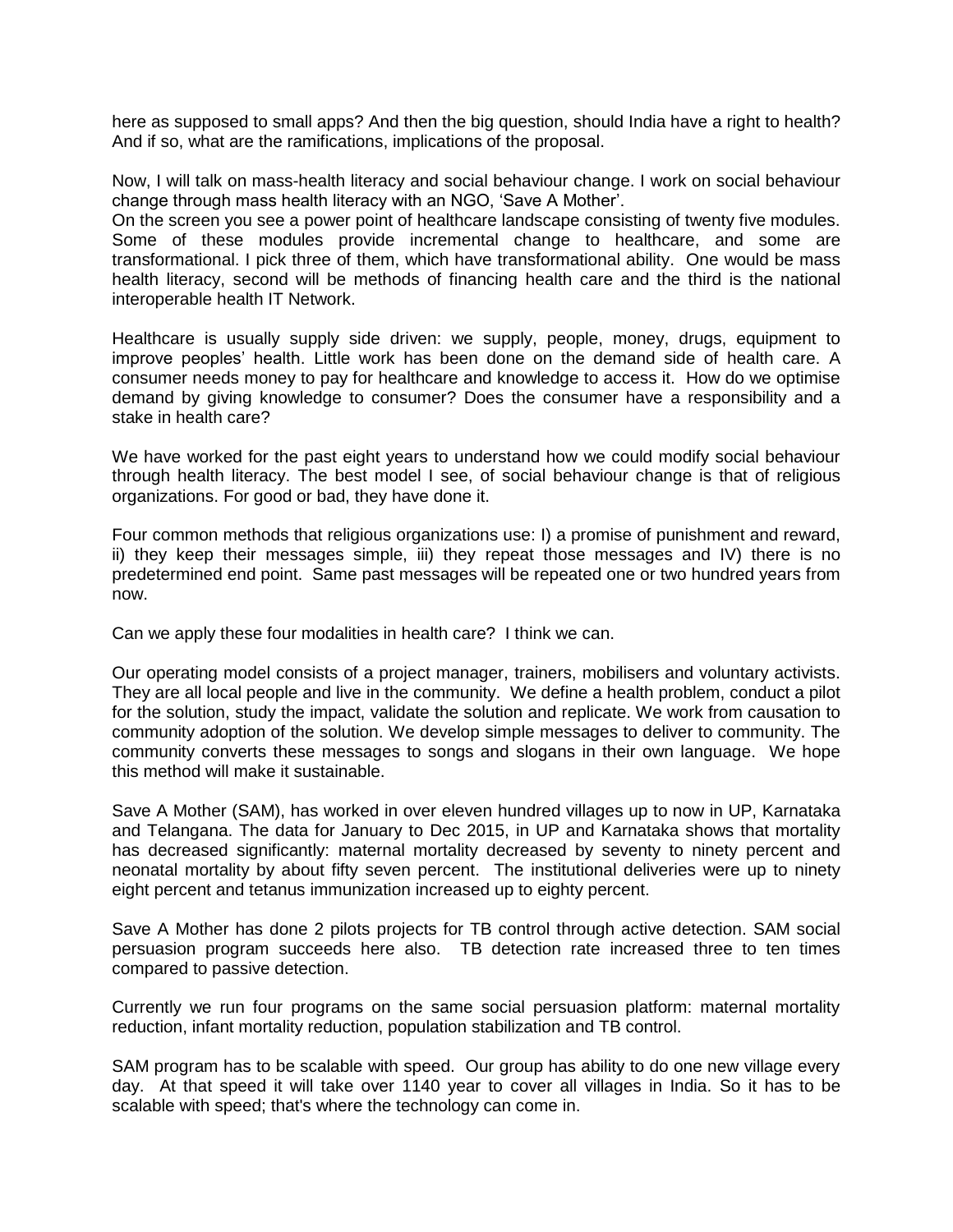If you want to make it a sustainable organization in the Indian setting, cost has to be low. We spend less than 25 cents capita per year.

Now we are open to questions.

**Moderator:** I would remind everyone of the original purpose of this from his opening remarks. We need to come up with a with a way forward progress plan, at the end of this day. Just for consideration I'm going to throw out a something that we might call 'The New Delhi statement on health care transformation'. Or something like that; we can change the title or change the content. But I just want to give you a place to start. We can have more time for discussion at the end.

Let me open it up to questions from the floor on this presentation.

**Question:** Thank you, it's interesting. You were talking about health literacy and behavioural modification. Now could you expand a little bit on the difference between a situation where you just want to increase knowledge about health care for people who are uneducated for example and need to modify health? I think it is a situation, just sort of inform people and they accept the new information and understand the behaviour against situations. You will give them a new information but they still don't want to change because something is there, and obstructing the new information. So the first case should be rather easy. And the second case must be much more different. You brought up this, really just techniques, I think they are most concerned with second option.

**ANSWER**: Before I get to this I want to define these terms. This definition is for my own benefit because I work in this. Information is data with context and information applied either for your own benefit or someone else, is knowledge.

The key here is how do you convert information to knowledge. In other words, everybody has the information say not to smoke, but how do I apply it to myself to stop smoking. So this conversion information to knowledge, under the definition I gave, is what I call behaviour modification. Everybody knows not to indulge in drunk driving, but still you had drunk drivers. How do I make a person give up smoking? He has got information. But he is not able to convert this information to applied knowledge. This is what we're trying to do with people: not just giving information, but enabling them to modify behaviour by applying information to their lives.

And the data shows, it is possible. But we still have to understand what the messaging should be.

**Question:** But more so the thinking about a situation like an example: in many of these maternity care programs, Indian government gives pills to pregnant lady to treat anaemia. So that's based on the knowledge that take these pills and you're going to be healthier right. But many people don't take this pills because they have a sort of counter knowledge that: don't take these pills because the government has put some poison in them. OK, so how do you deal with these kind of situations?

**Answer:** We repeat our messages till we convince them. For example, in Gadag district, in 2014 we had ten thousand public contact meetings. Ten thousand! We just don't give up. And I tell you a story, I was just in the villages before I came here. Iron-Folic acid tablets were not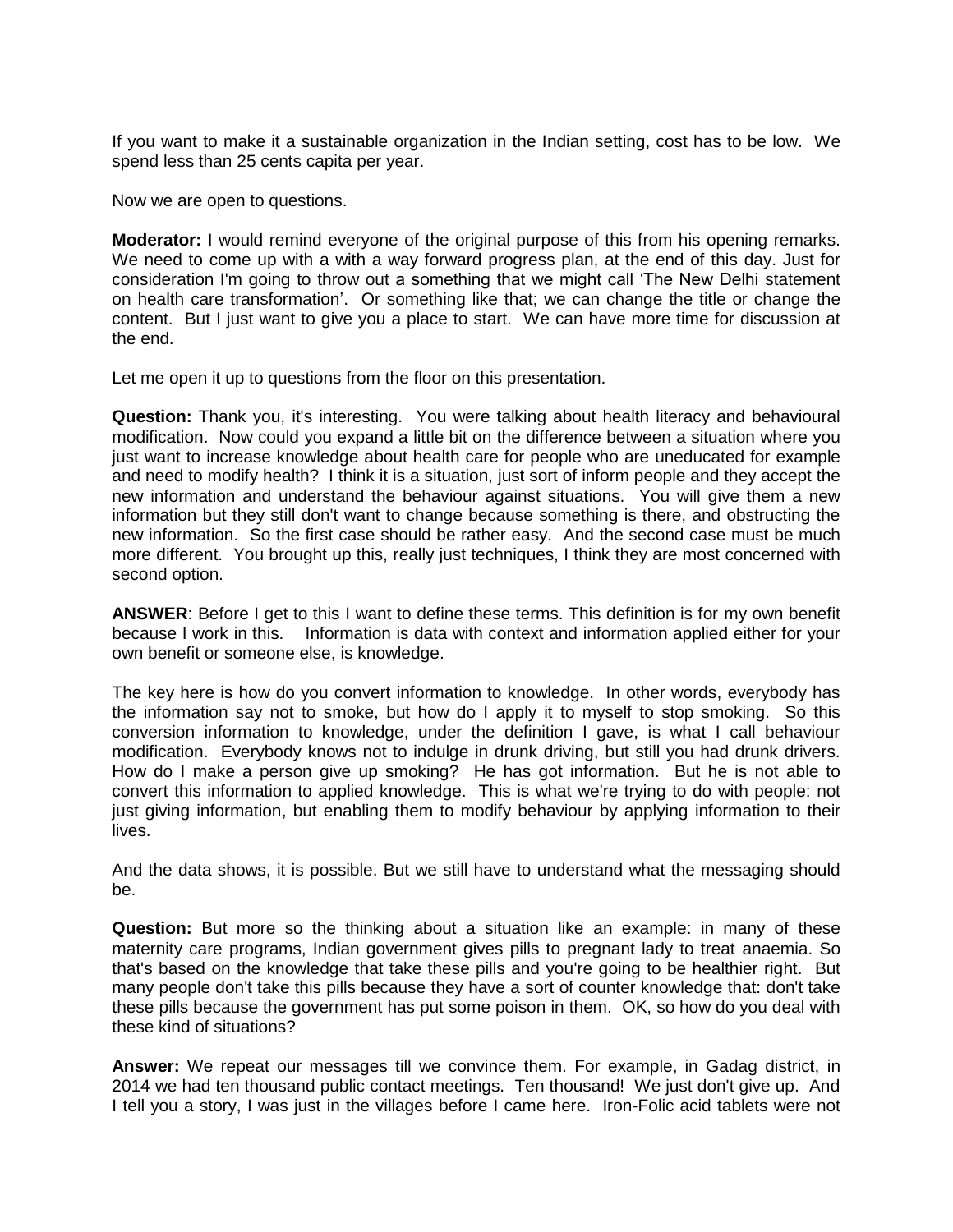available from the government supply and this lady said I want to buy them now. Because she's so convinced that this is so important for her she went out and bought them. You gain their trust, after sometime. Yet, it is not a hundred percent success; we still have deaths. We lost a young mother, who did not go to the hospital for delivery in spite of us telling her go to the hospital. She bled to death due to stuck placenta.

**Comment:** Yeah, I want to just comment on that. I'm really saying that that the awareness and health literacy, allows you to gage control over your whole behaviour. Whereas I think the behaviour modification starts to provide you with some of the tools, so you can take small steps and get reinforced for it. In order to allow you to take bigger steps, behaviour modification is one of those things that we've known for a long time that really just says, you want to change behaviour from A to B, you need to take five percent of 'A' change that, reinforce it and then move it ahead. So I've seen this as a bit of a continuum. That's just a comment for me.

**Question:** What are the initial problems you faced when you to the villages, whom did you approach it, village workers or *Aanganwari* worker? Second, I am fascinated by your cost per village. How did you manage?

**Answer:** My first visit to this area was in 2007, when somebody approached me and asked, 'can we do something for health care'. I looked at the data. Maternal mortality at that time in the area was five hundred forty. So we had a village meeting. I took a friend who knew some villagers. My problem was, I knew how to save mothers' lives but did not know how to convince them. I really didn't know. I looked at the literature. There was no practical guide. We just got started and leaned with experience on the ground. It took multiple iterations.

Now we have a standing operating procedure. It's like a business plan. It will give you the implementation steps from beginning to the end. We just replicated in Jaunpur, three or four months ago and another district, Nizamabad in Telangana.

**QUESTION:** I want to know how you go about implementing the training and developing skills to enhance healthcare man power and I would like to know, what are the challenges that you faced while achieving this?

**Answer:** In this area the first level are the health activists are called Arogya Sakhi. We give them one day training. We do perform post training test; if there's an increase in knowledge of thirty percent, we think that is good, If not, we put them through s second training. Then we do random, recheck after six months to make sure they retain that knowledge. For our second level of health activists, we select the better ones from the first level and promote them to Swasthya Sakhi. We get them two day residential training and one day refresher training almost every six months. Again they are tested after training; they have to score ninety percent.

**Question:** So we're talking about behaviour change here. I am Rajshree Pandey from the embassy of Denmark. My question was that behaviour changes is a long process. And it takes a lot of time to change someone's behaviour. And we're talking about people who are at the bottom of the pyramid. Which means, education, again you know is pretty low there. The program looks very interesting and I kind of like the 'sing the songs' and people will remember and pass on to the generation. But have we thought of some other ways of scaling this program. Because as you mentioned yourself that it will take some eleven hundred years change entire India; so have you thought of some of the models other than this, may be use IT or technology to scale up.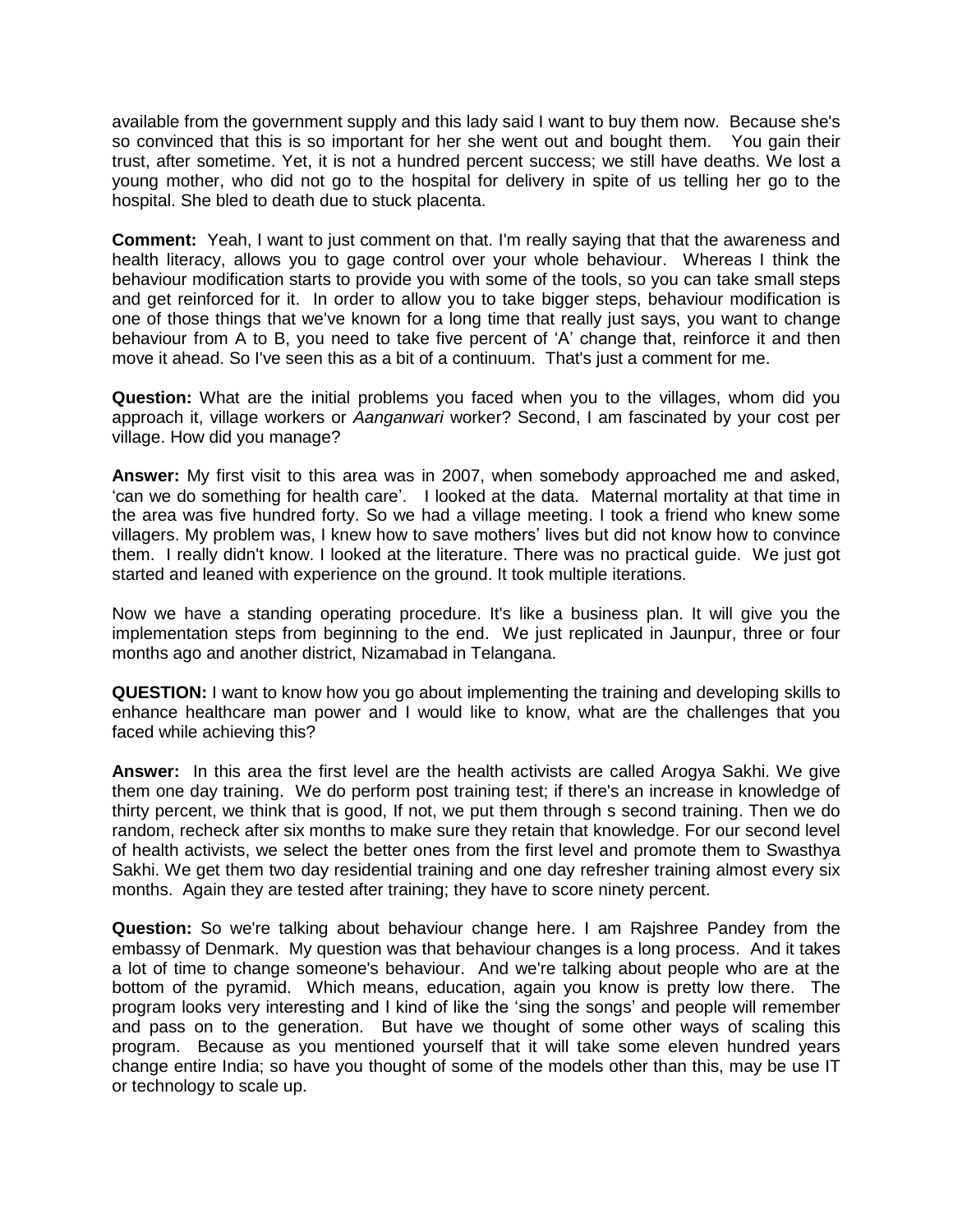**Answer:** You are absolutely right. I wish there were technology, solution to the problem. What happens is the following: if you get a group of people together and teach them together, the behaviour changes much faster as compared to teaching one at a time. For a psychological point of view you might want to think that this group process as a social infection. So you infect one, and it spread to others.

**Question:** You talked about four important points for the maternal health and the one important point we spoke is the institutionalization of the deliveries, but this is also common data that earlier females are dying at the home but now they are dying in the hospital. So it's just you are taking Mother to the hospital, but that death rate has not decreased. So basically, it brings to the capabilities, capacities of the centre and the staff which is now delivering the child, at the hospital,

**Moderator:** I'm trying to keep us on time. Maybe we'll save a lot if we take the rest of the questions apart from this question. So that you can have your break and we're going to revisit a lot of these questions but can you respond to this? If we could just have a response to this question.

**Answer:** I like to see that data. Intuitively, I don't agree that death at home and death at the hospitals are equal. Death in the hospital has to be less than death at home. I like to see the paper that you're quoting. To me, a hospital is a place with inbuilt capacities, where people are trained to do a good job. In your data, the home delivery is equal to hospital delivery, then the hospital to be closed. Institution deliveries are extremely important as we have much better facilities now.

**Moderator:** I think we have an issue around. Let's see the evidence. And this is a very fruitful discussion we're having. I'd like to try to keep us on track. And so there's going to be the last question. Thank you. So please go ahead with your question.

**Question:** I am from Indian institute of Lucknow. I'm curious to know whatever procedure you are doing, how do you asses or monitor it. Finally is there any impact of all these?

**Answer**: Our first assessment was done by IIHMR. They validated, what we had done.

Another assessment was done by 'Sigma' group, for population stabilization program. They are coming back in May. And we will request anybody who wants to do it for free or cheap please come and do it. Assessment costs more money than the program itself; they are very expensive.

**Question:** I come from engineering background, as I am not a medical doctor. It's a great work, it looks fascinating. From the numbers perspective you were showing, there are so many better meters. It's a very subjective thing you know. How do you measure so many parameters?

**Answer:** We measure two things: one is process indicators and second is the impact. We use model of LOGFRAME used by USAID. We measure output, outcome and impact. We also measure process indicators. For example, if maternal mortality is decreasing, It goes that immunization rate must increase, institution delivery must increase, consumption of one hundred tablets must increase and ante=natal check-ups must increase. These are process indicators.

**Moderator:** I think we need to cut this off at this point. Certainly some of your data that you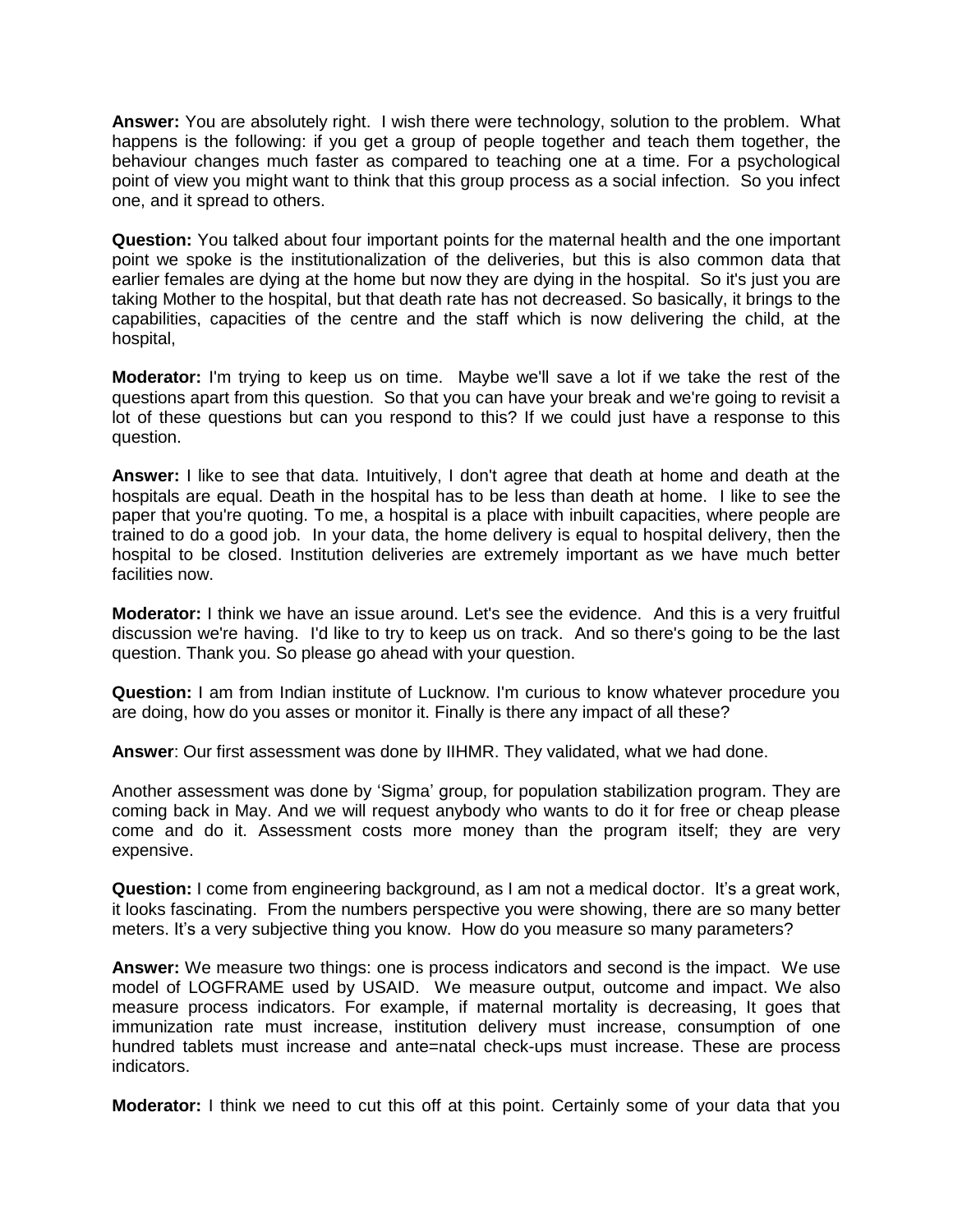presented were randomized controlled trials, so you start to control for a lot of variables that can't be done all of the time. So here's something that says it's significantly different do we truly understand what's causing that difference: probably not. But it may be a combination of things.

I think with that since we've gone on for fifteen minutes past our time. So I think we'll take a break at this point. Thank you all very simulative discussion.

# **Session 2: How do we finance healthcare? Keynote: [Prof. Paul Lillrank,](http://innovatiocuris.com/conference/2016/speakers/paul-lillrank/) Finland**

#### **Session Moderator: Dr. Prem Nair**

**Moderator:** Welcome to the post tea session. In interest of time, we will move right along for the session. The theme for this session is financing health care, which is the million dollar question. But there are a lot of things you can do with a small amount of financing. And we have today a thought leader on the subject - Professor Paul Lilrank from Finland. He would be talking to us on innovating cost optimization and quality improvement in health care.

**Prof Paul:** Thank you. Good to be here. Welcome everybody. We'll talk about innovation. And the areas where innovations in my view would be very much welcome in health care.

Let me first state my conclusion statement, I believe we want to change health care. We have two layers at disposal: the first is money and the second is information. These are the two things that make everybody else dance to their tune. So if you want meaningful innovation, it's then somehow someway, they have to affected. Now this is a long story and I'm not going to specific financial instruments here.

And I would like to focus on the area where I believe, innovations would be most welcome, and that is, 'outcome based management in healthcare'.

The most important obstacle to get through is the revenue model that's the model see how doctors and nurses on hospitals get paid for. That's a key issue and we have to think about that.

But before that go into that, a few words about innovation. The standard model of innovation it's based on research universities doing in basic science and discovering some and turning them into mathematical formulas. Then it's assumed that applied science people pick it up and develop better sort of prototypes and things that lead to technologies that eventually are commercialized and pushed into the market. Just think, say, mobile telephony as an example.

Recent research in innovation has shown that this model, while, true in some instances, is not probably the most common way how innovations are happening. Take for example, a steam engine. First steam engine started to develop in the seventeenth century. These two gentlemen here come by. They were Illiterate; they're did not know how to read and write. But they were clever in their own way and they were thinking, if you put a little heat somewhere and then you get some power somewhere else and this can be used in pumping water up from a coal mine. But from a scientific perspective, it's quite bad, they did not know what they were doing in their experimenting on thinking.

Only lot later, the scientists get interested in these things and their task was to try to understand why the steam engine functions. And then finally, Lord Kelvin developed the first formulations in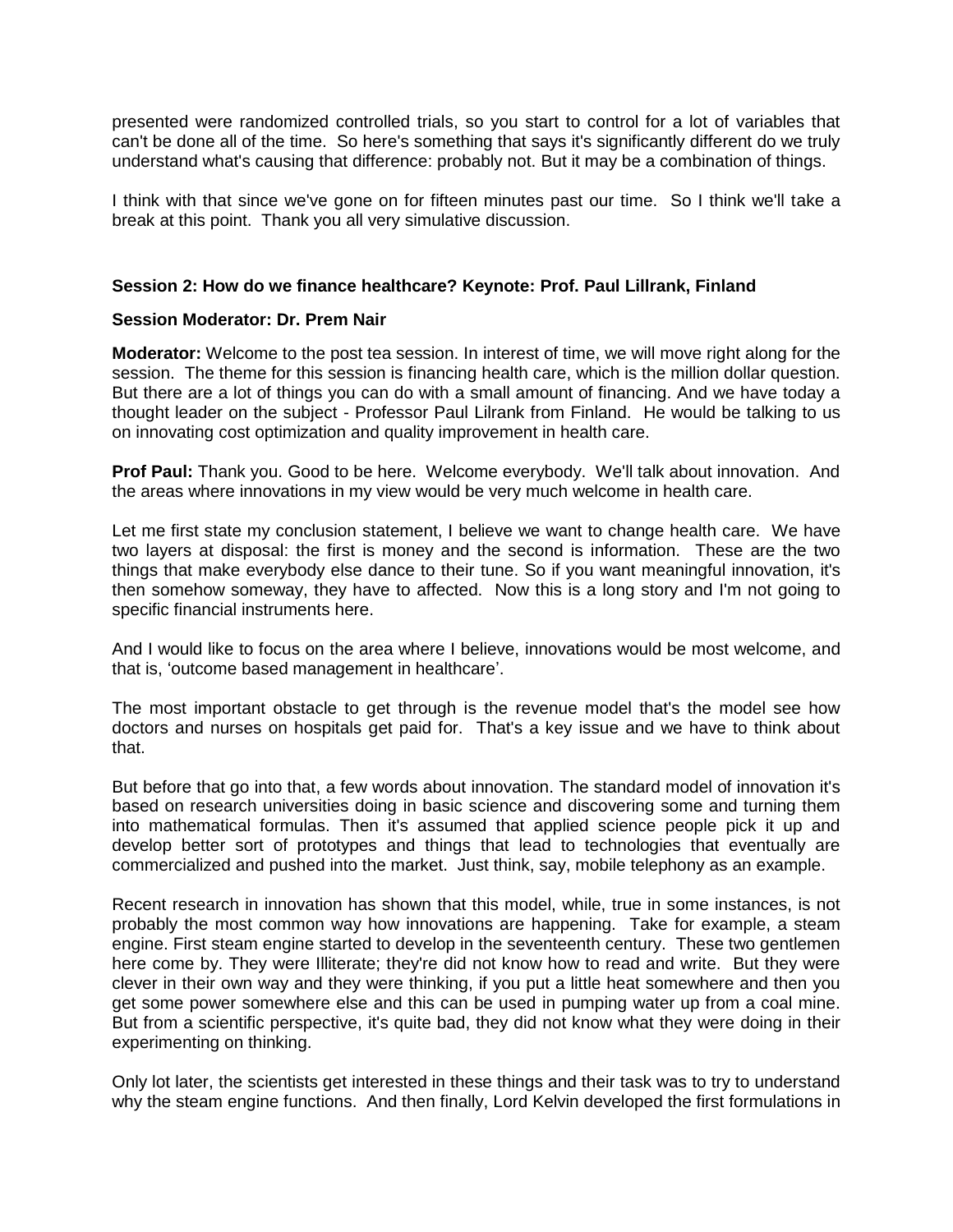thermodynamics. And once you had that, then there was a theory on how the steam engine works. I mean, you have both the practice and the theory. Then there are applied on all kind of sophisticated innovations that follow these principles.

Same thing happens in management research and I believe in management research. A prominent example here is that the Toyota production system, that emerged from the mid nineteen hundred fifties little by little, as the Japanese reacted to the problems that were important to them. I mean quality, cost and how to compete in export markets. And then, success followed them after the first crisis and they started to take market share in western markets. And everybody was wondering on what are these guys doing? And then group of scholars from MIT landed and they did research, and they were able to explain Toyota model and the Japanese success in standard, micro economic and industrial management terms. Before that book in nineteen ninety, ruling explanation was a cultural thing that the Japanese are good because Japanese culture has certain features like discipline and that makes them eminently suited for industrial mass production. But when Toyota system was formalized and described as micro-economic and industrial management model, the field was open to everybody to try to apply it. So any contractor in the world today uses lean production. And from that followed up lean management everywhere.

Innovation can happen which-ever way. So you can have some smart guys at the university discovering something new or you can have a worker at the factory floor stumbling over something else. But this important is piece that theory and practice work together.

And that the practice gets a description in scientific terms, so that it can be modelled on the higher level abstraction and then it can be transported to different situation in different context elsewhere. So that's the reason why I would suggest that all of you who are working the practical problem, do get in touch with your friendly neighbourhood university, particularly in India. I've been visiting IIT Kharagpur on several occasions. This is really an ivory tower where you have extreme concentration of brain power. So what I'm trying to do is to connect these people.

Health care operations management in big hospitals, I believe, is going to lead to very good results in due course. So that we could have the people of practice and the people out there to join hands and make innovations spread better by formalizing them with the working formula.

OK let's then move to health care. I think, the most important sort of key issues in health systems today is the question of outcomes. And there are few quotes from leading authority in the field. Michael Porter says, that I think everybody can agree, the purpose of the health system is health, not care. Patients don't care about care. Care is nuisance, it hurts. The medicine tastes bad, hospitals are not nice places. You do it only because you have to, if you want to get some help. Now this is obvious when stated. But if you look at the real practice in many health systems, it's not obvious at all. All the health policy planners are mostly concerned about producing care. Optimizing its cost is at the end of the day. The real value is created through the health outcomes that patient gets.

Now let me show you the model. I've been working on this for fifteen years. The last version came this morning around eight thirty. Of course you need to start from demand, but if you have demand then you have people who are willing to pay. So there will be some financial systems that collects money and use them to get resources, like hospitals, doctors, med schools and so on and so forth. Assume you are a patient, you need to approach this production system; there will be a gatekeeper, somebody to determine what needs to be done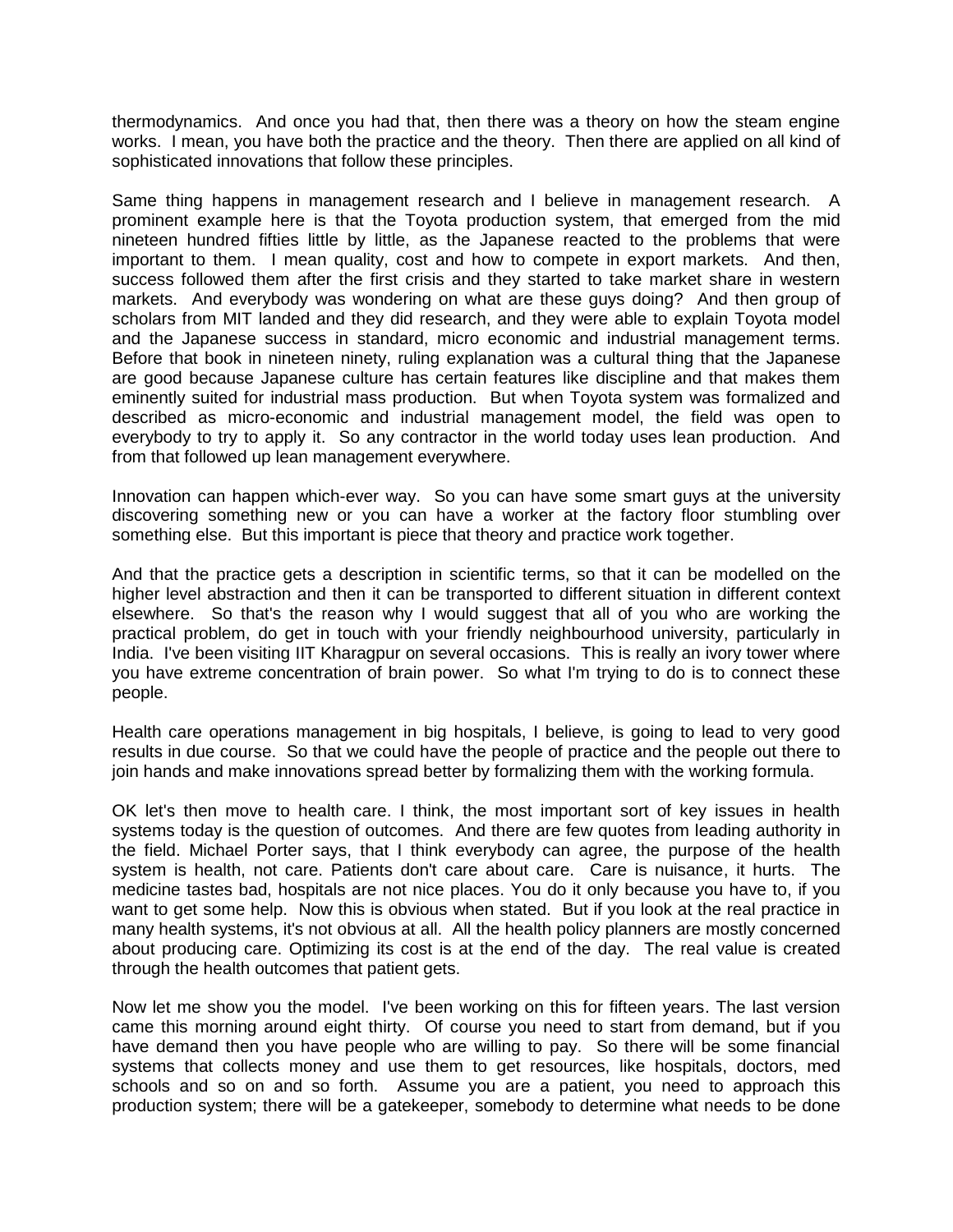to you. Then comes production, that means all the hospital's clinics, doctor's, offices, whatever they do something to the patient. What we get is this output, it is a service product.

Every output has same kind of characteristics as any service product. It takes a certain amount of minutes and hours to produce it, so we can calculate the resource consumption in terms of doctor time, nurse time, or whatever: so that so every output has a production cost. Or let's say most outputs are standard in the sense that they are described in medical textbooks. So you have a normative best practice that you can compare the actual output and from that you get the quality. So with outputs, you can then start to calculate various kind of numbers, relationships in production and technical efficiency, which you typically show as the capitalization utility rate. How many standard surgical procedures can they do per day of week or how many patients will a doctor see in one afternoon? If you know price or the cost of labour or everything else, you can calculate the unit cost for each piece of output.

Think of outputs: medical procedures and things that the system is doing to patients. We have these thing called outcomes, which is defined as what happens to the patient's medical condition. The problem here is that, at what point of time do you measure the outcome? Typically, the measurement point has been when you are discharged from a hospital. And if you start shifting this point in time how much better the measured outcome can be. Right when you leave the hospital or it can be one day later; it can be one week later or that it can be a year later. It is all up to how you decide to do it.

The problem in outcomes is that it is difficult to determine what exactly to measure in output and outcome. There are number of things that you can say contributed to the outcome. There is a thing called placebo, patient's behaviour, health behaviour compliance, adherence to the medication, socio economic conditions, and support from the family, religious belief and genetic profile. All these kind of things create a situation where the link going from output to outcome is not deterministic. There are a lot of risks and uncertainties involved here. And they're not because doctors are incompetent; simply because that's how the world is that they don't have control on everything.

I was not going to question why you cannot have a system where doctors would be paid based outcomes. No doctor or hospital in right mind will agree to revenue model where your income stream will be dependent on things that are beyond your control. So you operate on a patient and you tell the guy to go into rehab and take the medication but he refuses. And then he gets bad. And as a consequence you cannot get paid. This had been tried in the United States by paying surgeons depending on a survival rate and the obvious conclusion is that they will not operate on people who have a bad prognosis. That's a problem with these things related to outcome based revenue models.

So then it comes to metrics, we can measure the relation between resources, expenses and outcomes accomplished. That is outcome effectiveness; that is a health value. You have income streams and then you have money flowing out of the system and then the question here is, where do you draw the line? Now my photo framed the question, what to do about it? I believe that modern technology: the internet, mobile phones to send information can solve this problem. The situation would be better if we could have continuous monitoring of both the patient and the doctor. Then everything that happens could be registered and analysed. Using some big data algorithm that would take out a lot of uncertainties from outcome based revenue model. That would invade our privacy but that's a trade-off that needs to be taken. These kind of wonderful new technologies will come into play and there are many other ways that can be used to outcome based thinking.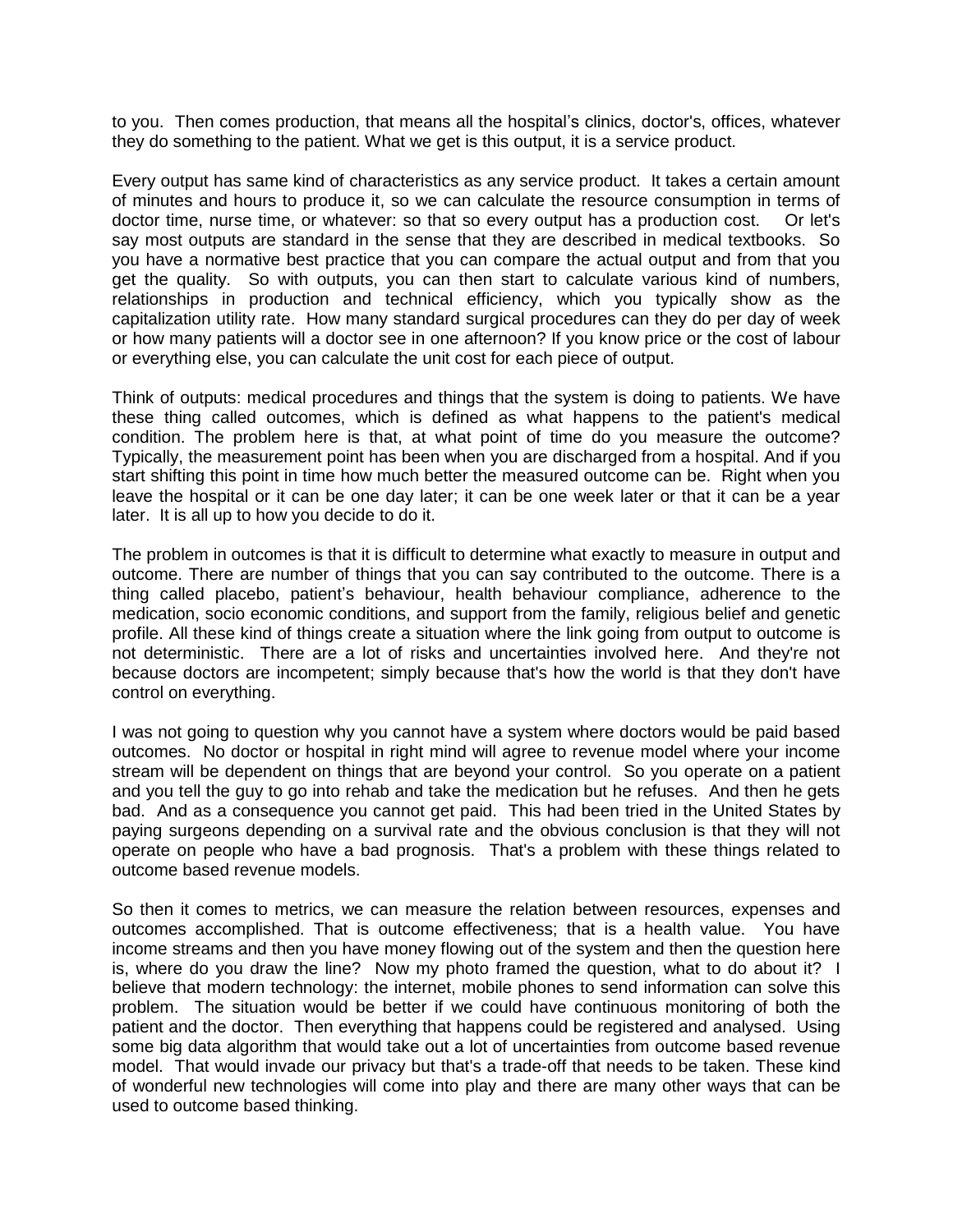I will give you a case study on this, from Finland, which has been established by an insurance company. In Finland, all employers need to insure their employees for work related accidents. The important thing is the number of days of absence because of a work related injury, because the insurance company has to pay the person during those days. Now the insurance company has contracts with a number of mostly public hospitals. And they were irritated from the fact that the patients were not treated fast enough. So more days the insurance company has to pay for and nothing happened as patients are just waiting in line. So that's why the company established its own hospital where they called the shots and told the management that they hired that they want to reduce the total cost per patient. They want to reduce the time of back to work.

So the doctors were told that by the management about indicators: time back to work adjusted for a case and patient satisfaction. And these are two things that they watch. And then they started two new things the care masters and work masters: known medical professionals, whose job it is to coordinate the patient flow through the system and particularly in talks with the employer. But it sort of clearly showed that they out-perform other hospitals in many indicators and also what this interesting to note is that they performed less procedures than others. If there are options not to operate but do some say physiotherapy or something, they took it. So the conclusions from the data is that yes this model works, it saves them money.

OK, so this concludes my presentation. Yes, revenue models are important and if you start developing revenue models, encourage service providers to focus on outcomes. Then that would be a big step in health care Thank you.

**Moderator:** Thank you for thought provoking presentation. We all know that finance is a major problem and there are many efficient ways of reducing, at least hospital based costs. There are numerous ways that can come up. For instance, if an insurance company has a capitated payment, we are amazed how quickly hospitals adapt and are able to manage within the constraints of the third party payer. And the major ways in which we have been able to cut cost: protocols, patients care pathways, evidence based stuff, early discharge techniques and home care. All of these can substantially reduce costs and also improve patients' compliance and their satisfaction levels.

So far so good that I believe time to take questions; since we are short of time, so perhaps two questions.

**Christopher:** Thank you, Chris Lloyd from the U.K. and the US. I've been applying lean in health care for about ten years and my training originally came from Toyota.

I think what Professor Paul showed, was absolutely correct. One of the principles that we were always taught is value proposition. And you saw in Paul's presentation, talking about the demands and the systems. But the thing that we are constantly now concentrating on, is demand. And where is demand in the system. It is the most difficult thing to do but if we can control the direction of travel of the demand, that has the single biggest impact. I think it's a combination of the efficiency within that production system; it's controlling what goes into in at different points of the continuum. That is certainly our experience coming from improving efficiency of ED, admission and discharge. But ultimately the greatest money is redesigning the health system.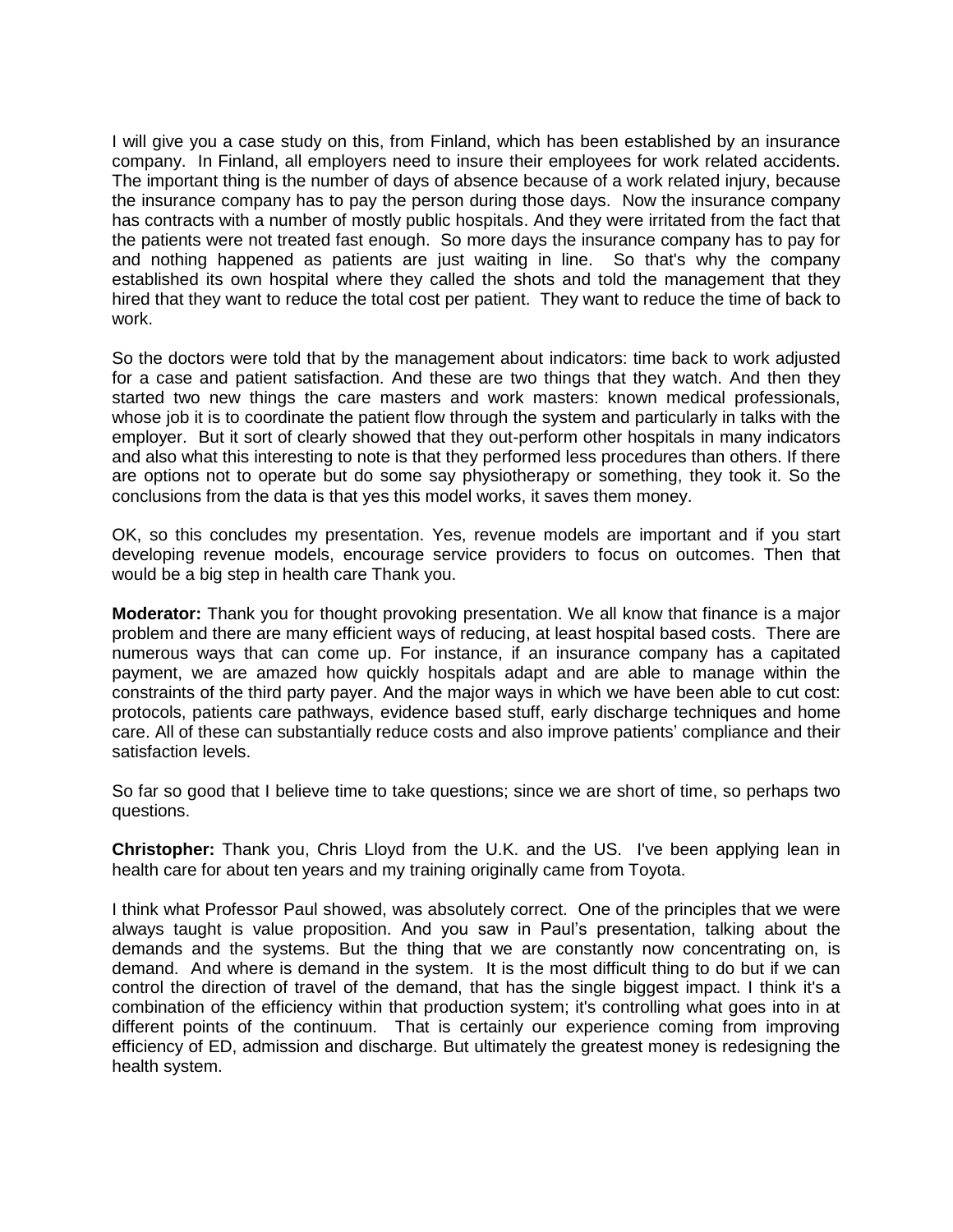**Question:** One of the major factors you talked about is patient satisfaction. Are we continuing to go down that road because it seems to be proven over and over again? Patient may be satisfied with poor care and unsatisfied with good care. And if we're looking at health outcomes, should we be looking at the patients something like an experience not defined or satisfaction the way we are still going, because it seems to be not as well defined.

**Answer:** Patients satisfaction is one independent measure of outcomes among many things in clinical quality. How accurate the diagnosis was, or how well the care plan was constructed, quality with the space and safety, how processes was performed in relation to standards. Satisfaction needs to be seen as a separate issue. It obviously depends on the others. You cannot say that every time the surgeon is successful a patient is satisfied. And that's why you need at least these three metrics to determine the qualities are there or not.

**Dr. Ganju:** What do you think of undoing the traditional provider payer split? It appears that there is a payer provider conflict all the time. What if provider became the insurer and takes both the financial risk and clinical risk. There will be no extra agency measuring the external outcome. For example if a hospital could become an insurance company, for the whole community, they would do clinic work at the hospital but will also do preventive population health, to decreases their cost.

**Answer:** It's a step in that direction. That direction has been explored in the United States with the health management organizations. That are exactly based on this idea that you have an insurance company, gets its revenues from insurance and then run the hospital as cost center. That in theory. Looks good but we know from the U.S. there are a number of problems. As far as I know, with one exception, that is Kaiser Permanente system in California and Colorado. Their success can be discussed but you know they are big enough so that they can offer whole variety of things, so that you don't have to go for service outside the domain. And then they probably a number of management issues that are difficult to sort. That's why it hasn't become universal.

**Question:** What I want to highlight is that we were talking patient satisfaction as stand alone. One hospital the patients feels better, another hospital patients feel bad. We're not talking about satisfaction now. We're talking about some kind of loyalty or more than that. We're talking about how a patient thinks the hospital is more valuable that gives better experience value. I've just done research, with one of my PhD students. There are many hospitals in Delhi. All have similar kind of infrastructure, similar kind of human resource, same kind of doctor, nurses, educational systems and same kind of expertise. But it make a difference when you are talking that a hospital brand is better, higher brand equity in terms of what is called intangible assets, that consumer based brand equity of a hospital. That make a difference to how patients experience in the hospital.

**Answer:** I understand you're a professor of marketing and you know all about this customer satisfaction. Experience depends on preferences on happenstances and what not. And the measurement is dependent on how well the person, articulates his / her feelings. It is sensitive to the point of time when you collect the data. And that is why one tries to ask question that, would you recommend to a friend? Because then the focus is not your feelings but what you would do if somebody asks you. What are the doctors told? They are told that they will be measured, based on the patient satisfaction. That's the important thing. Then doctors know these metrics that to go down to the minute detail orthopaedic surgery. Doctors have accepted that, the way they have reacted to these things looks good.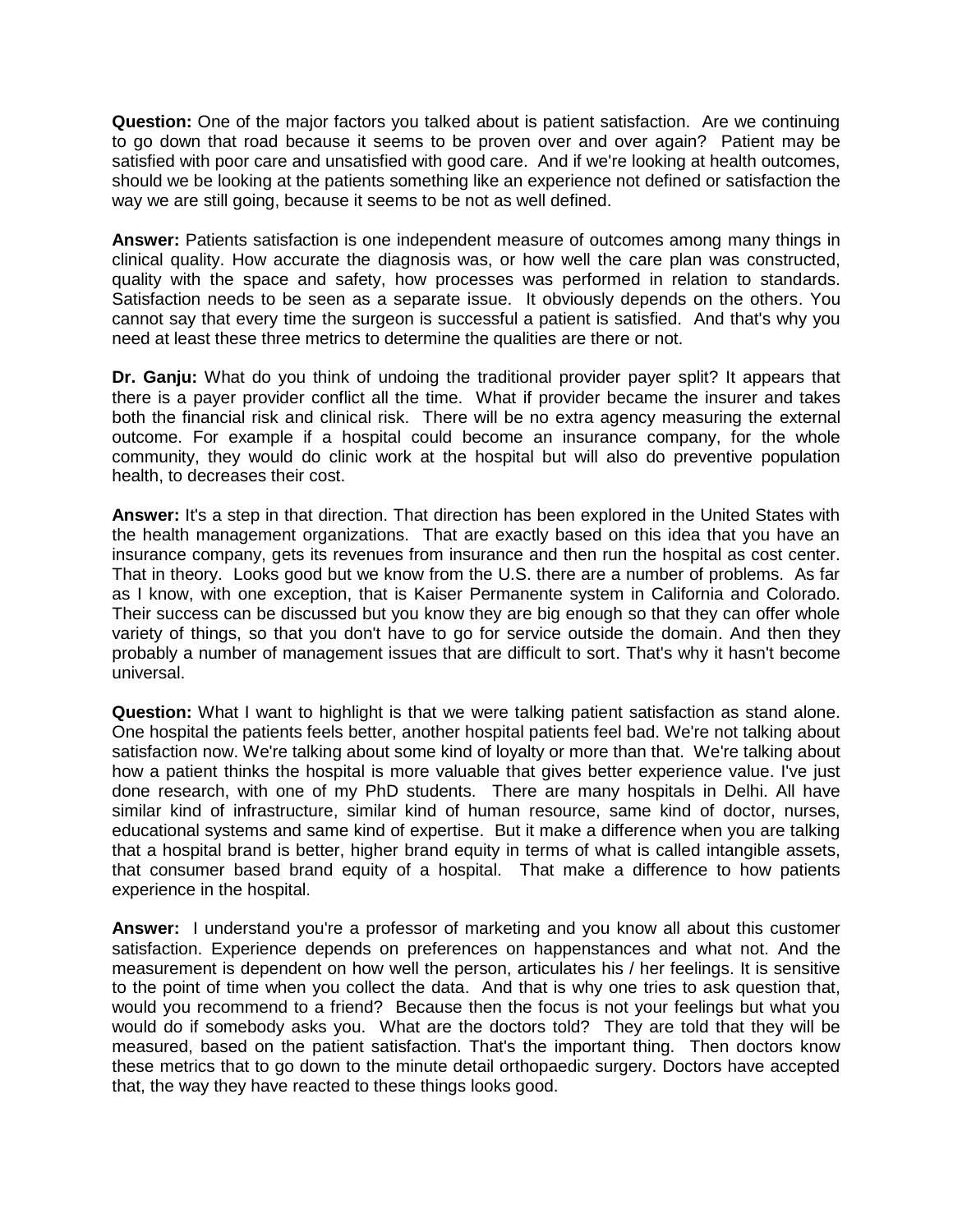**Question:** How do we encourage patients to pay for prevention? Any experiences?

**Answer:** Pay for prevention? That's a good question. I don't know how you get people to pay for them to stop smoking. Nobody wants to pay for prevention but many people who are willing to pay for physical well-being, that's a prevention. I mean that opens up a number of new ideas about revenue models, for example, you can sell a subscription to a gym, add some services to it, and so on. In USA, the insurance companies gives some discount to the premiums if you enrol in some kind of classes or activities, like that.

I would suggest that keep your eyes open for all kind of new and interested innovative revenue models popping up here and there, because it is a symptom of sort of many people intuitively understanding these generic problems with outcomes that I've described here. We have the same situation like in the Toyota in nineteen fifties. Everybody understands that we need to do something. People want to do this and that in various directions and then eventually it also comes together in a new way of doing things and then you have the professionals landing on it and give you the description.

**Dr. Ganju:** Prevention could be incentivized. Patients don't pay for preventing a disease but, healthcare funding pools, at the end of the year give money back. Let the provider become the insurer for the whole population, from cradle to grave and incentivize people who behave to improve health of the population. Everybody makes money from the same pool: the doctors, the providers, including the patients. The only persons who won't make money in that pool are the insurance companies. And you'll save minimum of twenty five percent to thirty percent of health care fund which is wasted otherwise on administration.

**Question:** We all understood, take home point for me was like if you improve outcomes, you are reducing the cost. The outcome depends on the input & process. Are we pointing at improving the inputs and the process which means I'll be looking at incorporating lean and six sigma in healthcare?

**Answer:** The outputs need to be there. They need to be produced at low cost and in the right time. It is never too late to improve these things. Lean and six sigma are good, but that's not enough. If you are reducing the various resources involved the outcome, the clinical outcome also improves automatically. There have been some instances in the hospital where you have done the lean projects and outcomes have been better.

So yeah and then there is the need to understand that you should also include the time and trouble and pain and discomfort of the patient. So I mean ultimately the value of what we want to get is from the relationship between the resources spent and the outcomes achieved. So you can do a lot to increase the value by simply not taking out some of the values to the patient like say waiting time or travel time or stuff like that.

**Question**: The patient looks in two different ways. When he comes in he is a patient but he is a customer, when he leaves the hospital. He suddenly has an idea of the colour of the curtains, he has an idea about the way room has been designed or the floor would have been designed. But the doctor is not really able to work on those areas, he is not trained to do so, it is not his priority. How do you bridge this particular gap, where the last experience, when he's leaving colours his satisfaction and loyalty to the hospital, rather than the actual clinical outcomes. How do we bridge this gap?

**Answer:** You don't bridge it. Rather you separate them like this and that customer satisfaction is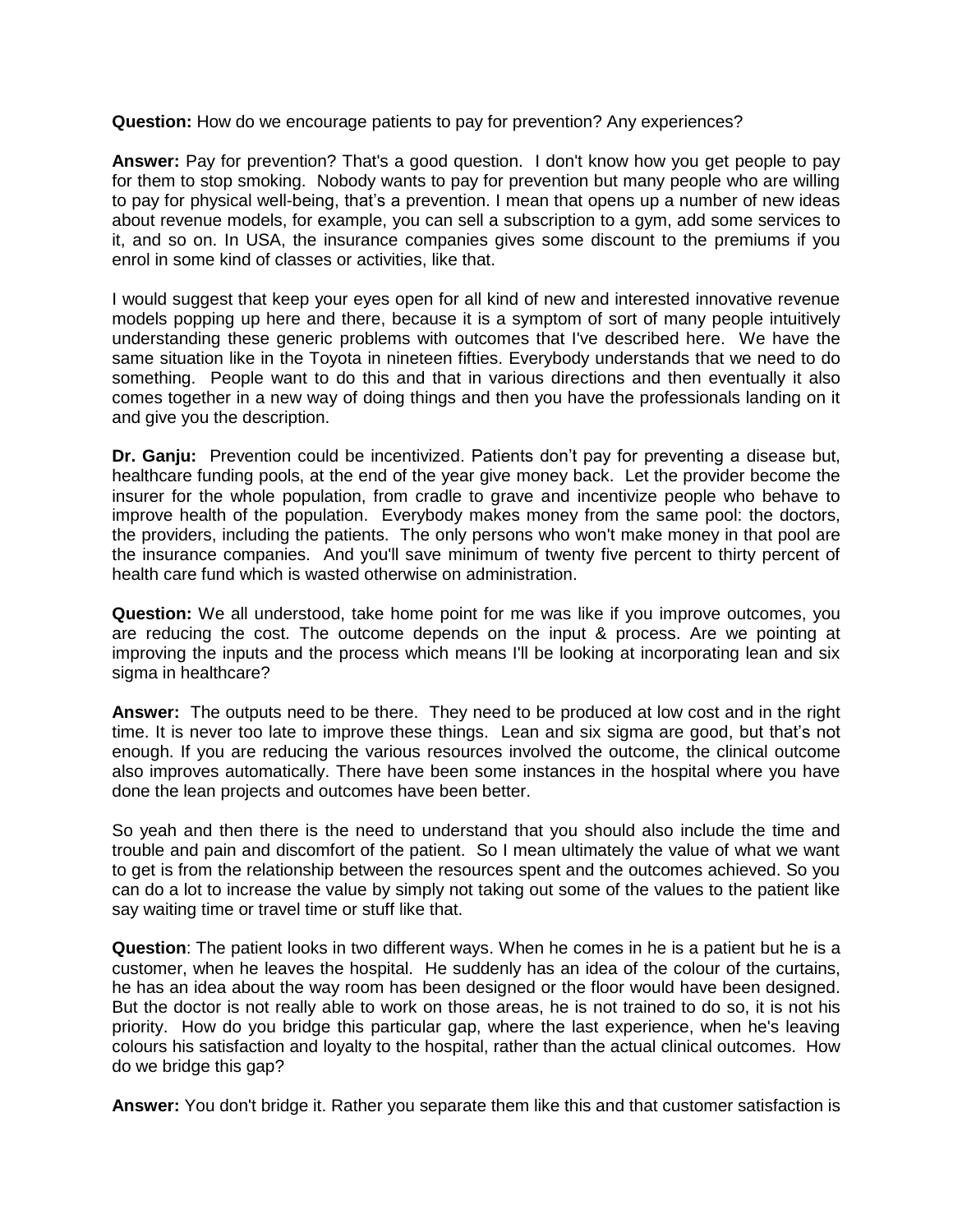one thing and then whatever makes you happy. Satisfaction measures the experience. And if he doesn't say what would be a good experience. It is all up to the patient; if the colour of the curtain makes you happy then you are happy, who am I to tell you what should make you happy.

I mean this is basic marketing. So keep these as important but separate this thing from the other things that the doctor should be first concerned with the clinical quality. That is their job; nobody else can do it. And then you have nurses, managers, hospital directors whose first concern should be patient safety and process quality and technical quality of doing things the right way. I mean these are different tasks.

And that's why my main argument here is, there no such thing as quality in health care. It splits into different tasks that use different technologies, different time frames different objectives and different methods.

**Question:** True, but the challenge comes where the doctor is the face, while patient interacts to the hospital system. The hospital system is run by the management, which if not done properly, dilutes the doctor's job and clinical quality. The patient may not come back, purely on its customer experience, and not on his clinical experience.

**Answer:** If you are the chief medical officer and you are the boss of the clinicians, then what to do. Do you give them pep talk on bedside manners? Right. That's what you do.

**Question:** We would all love to try that. But we all know how much it works!

**Moderator:** I think, we are out of time. And the rest of the questions can be taken offline. I thank you very much Paul. It was a very stimulating talk. Thank you very much.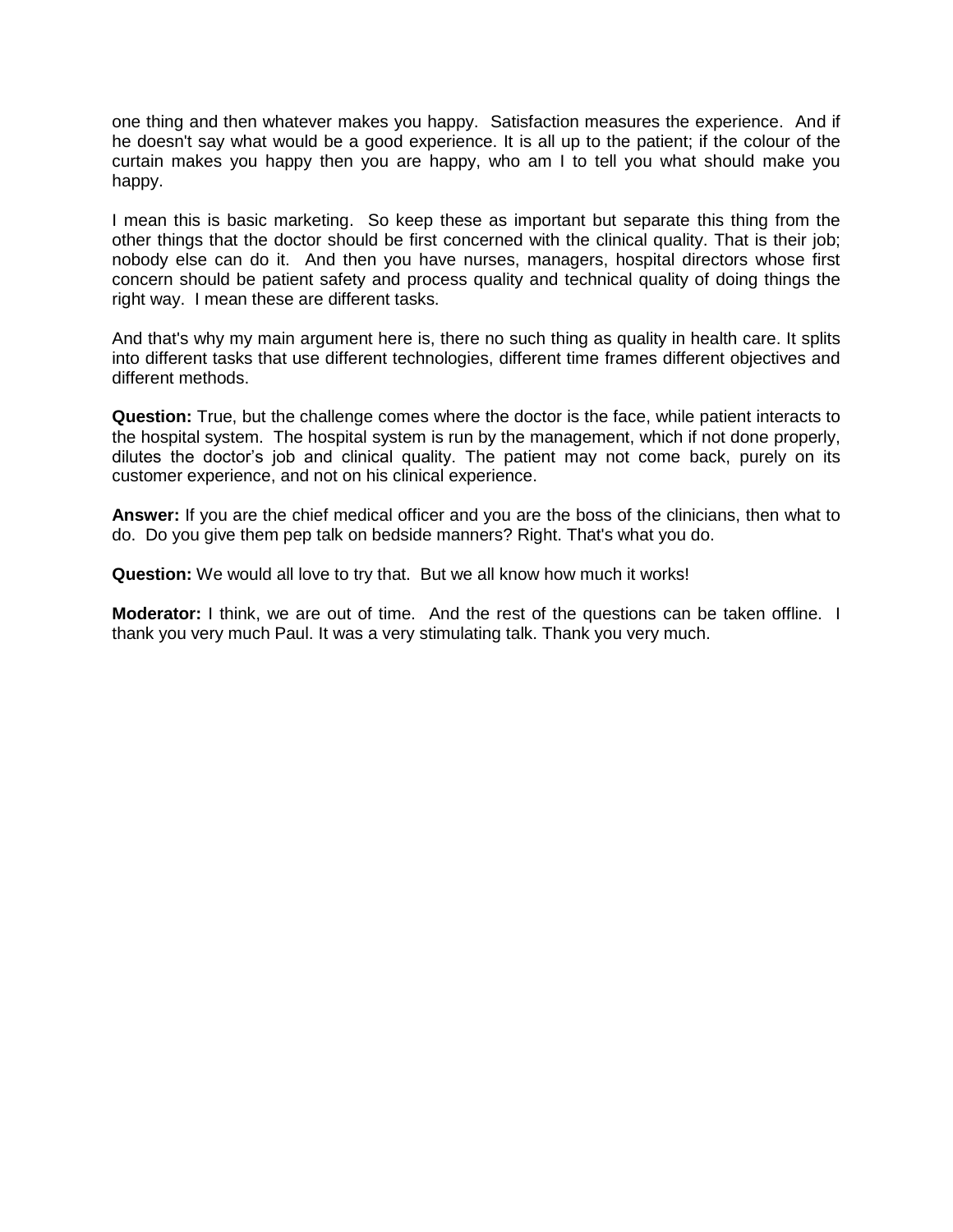# **Session: How to improve primary healthcare delivery? Should we leapfrog? Developing nation Wide health data and the IT infrastructure Keynote: Dr Sanjeev Kumar, India Session Moderator: Maj Gen Dr. A.K. Singh, India**

**Moderator Dr A k Singh:** Gentlemen, my thesis has a very important slogan: think globally, act locally. We have heard all these people from abroad. We have heard them globally and now we want to have an action plan locally.

Now we have merged two sessions, which are important sessions as far as India is concerned on any developing nation is concerned. One is how to improve primary health care, should we leap frog? Second is developing nation-wide health data and the IT infrastructure.

I'll take on the second portion in the sense that, I just want to bring to your notice. India has done very well as far as IT infrastructure is concerned. We are into the Gram-panchayat level. The National optic fiber network, was started in two thousand and eleven. It is already functional in fifty thousand Gram-panchayat. Now as far as the infrastructure is concerned, believe it or not, video conferencing takes place every day between the chief minister of all our states and the district collectors every alternate days. The District collector in turn talks to his SDM very often on video conferencing. That is the level of IT infrastructure in India.

Somewhere along the line, health is way down in the list of activities of the government. Though the administrators had a video conferencing set up the health infrastructure does not have any help. The chief medical officer probably has to travel and then talk to his district offices.

So now we have Dr Sanjeev Kumar. He's in the thick of it, he is right in the middle of everything. He is the executive director of National Health Service Resource Center with the Ministry of Health. So he knows what exactly is happening on the ground. And his topic is very relevant. How do we leap frog into providing primary healthcare, to masses.

**Dr Sanjeev Kumar:** Thank you General Singh for kind words. This is thought leader sessions. I had prepared presentation to give overview, but I will behave like thought leader. You don't qualify to be a though leader if you don't look at big picture. When we look at it, the access to health includes three broad areas: access, quality and affordability. All three are interconnected, you can't have one without the other.

I was looking at the data from NHS 4, in Bihar. Ten years before, we had 27 % institutional deliveries, today there are 87% institutional deliveries, Almost 3 folds. As we have improved access, the quality also needs to be improved. Third would be the affordability. You have affordable healthcare, that's why you have medical tourism in India. They can't afford it there, they come to India. So we are the leaders in affordability. But or a common man, living in a village, is it affordable to him? Probably not. So we need to look at it in the local context. So these 3 major pillars we need to look into.

I was very happy listening to Dr. Singh yesterday, scaling up the telemedicine. You have shortage of doctors, but you don't need doctors at every village or every facility. Through telemedicine, you can have a technology answer to all these 3 area. Access, quality and affordability.

I feel very uncomfortable when people say, prevention is motive of patients. You already made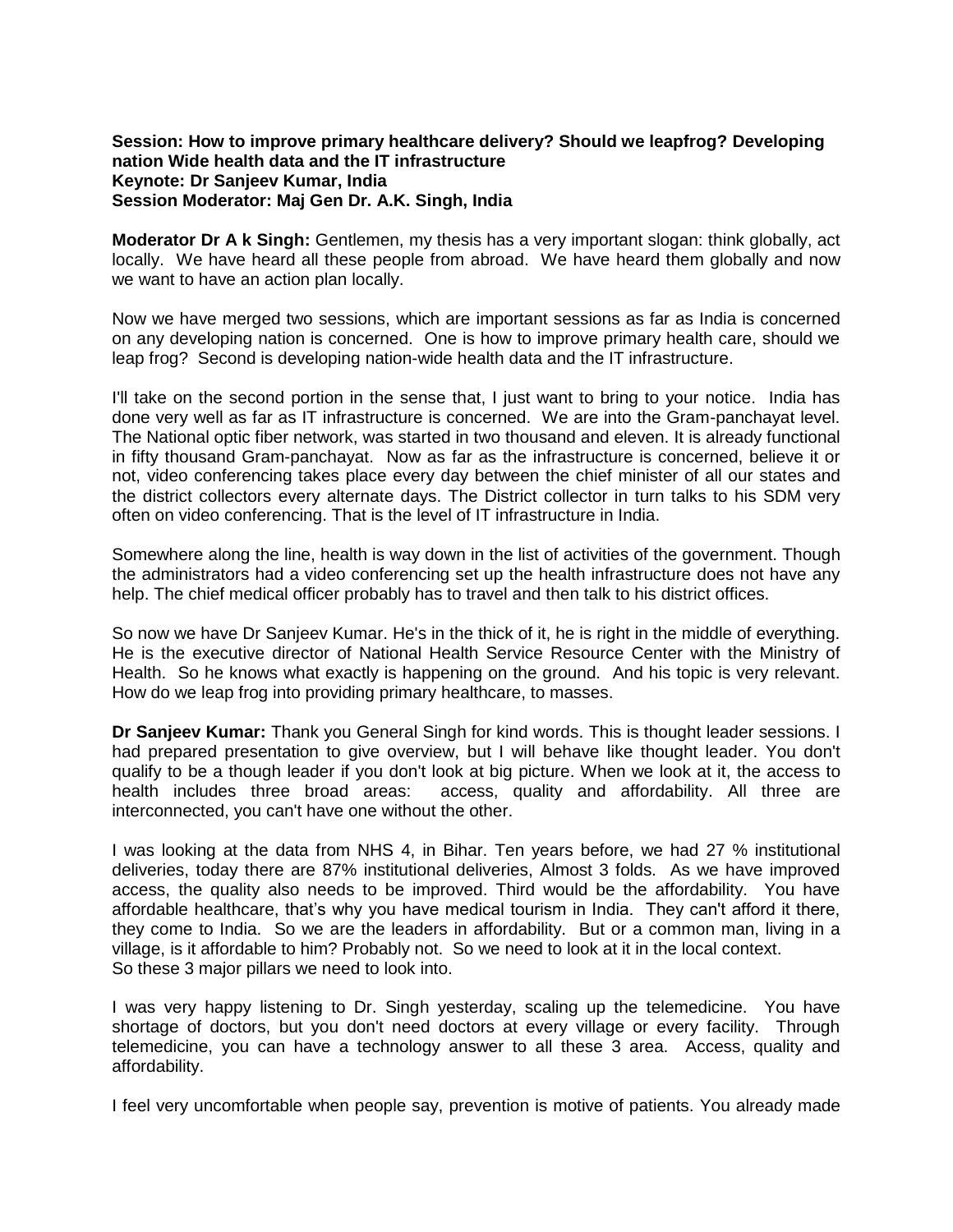me a patient and you are talking of prevention. We need to change our perspective. Most of the population is healthy. And how do you keep them healthy; that should be your primary concern. The whole health system is for health but not for the healthcare. In fact, we call it healthcare but we look at disease care. When somebody becomes sick, you are looking at disease care. You have to focus on those who are healthy and how can you keep them healthy.

There are technologies. Every 2-3 hrs, I look at my phone to look how many steps, I have done. I have set a target of 11000, which I barely meet once in a week; now I have reduced it to six thousand steps, thirty minutes of walking. And I look at it every day that to keep me healthy. Then you have devices, if you put your thumb on the mobile phone you know your blood pressure.

How many of us have access to these things? So a common person, you have technology in your pocket to keep yourself healthy.

He is the most important stake holder, you want to keep him healthy. Tell him how to keep healthy. Most of the population is healthy and already has desirable behaviour. Everybody doesn't smoke. So they're people who don't smoke. Good, very good, don't smoke and convince your brother who smokes. Then you have family. They have much more stake in keeping you and me healthy. Then the doctor sitting in remote PHC or a hospital, sitting somewhere who wants general Singh to be sick or Sanjeev kumar to be sick. These are the third. And then people around you in your community. When you fall sick or you have an emergency you go to them. They can take you to hospital. Then in the periphery comes the medical doctor, or in the villages so called 'Jhola-Chhap' doctors, RMP or whoever, you go to them. And then comes the health facility, then comes the hospital.

So you look at people who are heathy, you keep them healthy; those with a risk factor, keep them in the second group, and then who have any disease. I am a hypertensive for last 10 years, I have gone to cardiologist 3 times in last 10 years. And my general physician 10 times in 10 years. My healthcare is done at home. I take anti-hypertensive in the morning; if I don't' remember, my wife reminds me; my daughter decides what food I eat but not the doctor. How much salt food contains, which salty food I should take? As I like pickle, the pickle is made at home with less salt and oil. Even for non-communicable disease, you say we need a specialist, but ninety nine point nine per cent of it is managed at home, by you, by your family.

So change that perspective if you qualify to be a thought leader. You need to understand the big picture. And then you can be more effective.

I always say I am a restless man. If there is an innovation available with you, why is it only available to everyone? If it is cost effective and if it can be replicated, it can be used by everybody. I go around and see many people; they say; sir, I have a very cheap device. I say, give it to me, I will get it evaluated. So if you have a device, you should hurry up to scale it up and there is a process in place by a government of India on scaling up innovation. It is called national healthcare innovation portal. If you have a device, if you think it is effective, if it is affordable, it addresses the burden of disease then it can be scaled up in the public system.

This is a platform for collecting and disseminating good information. Forty one innovations in the month of July, when it was launched, have been uploaded. There are two committees who review it. One looks at programme innovation, and the other looks at product innovation: medical devices, IT etc. It goes through screening and is passed on to the committee which would have representatives from private sector, research organization and government. After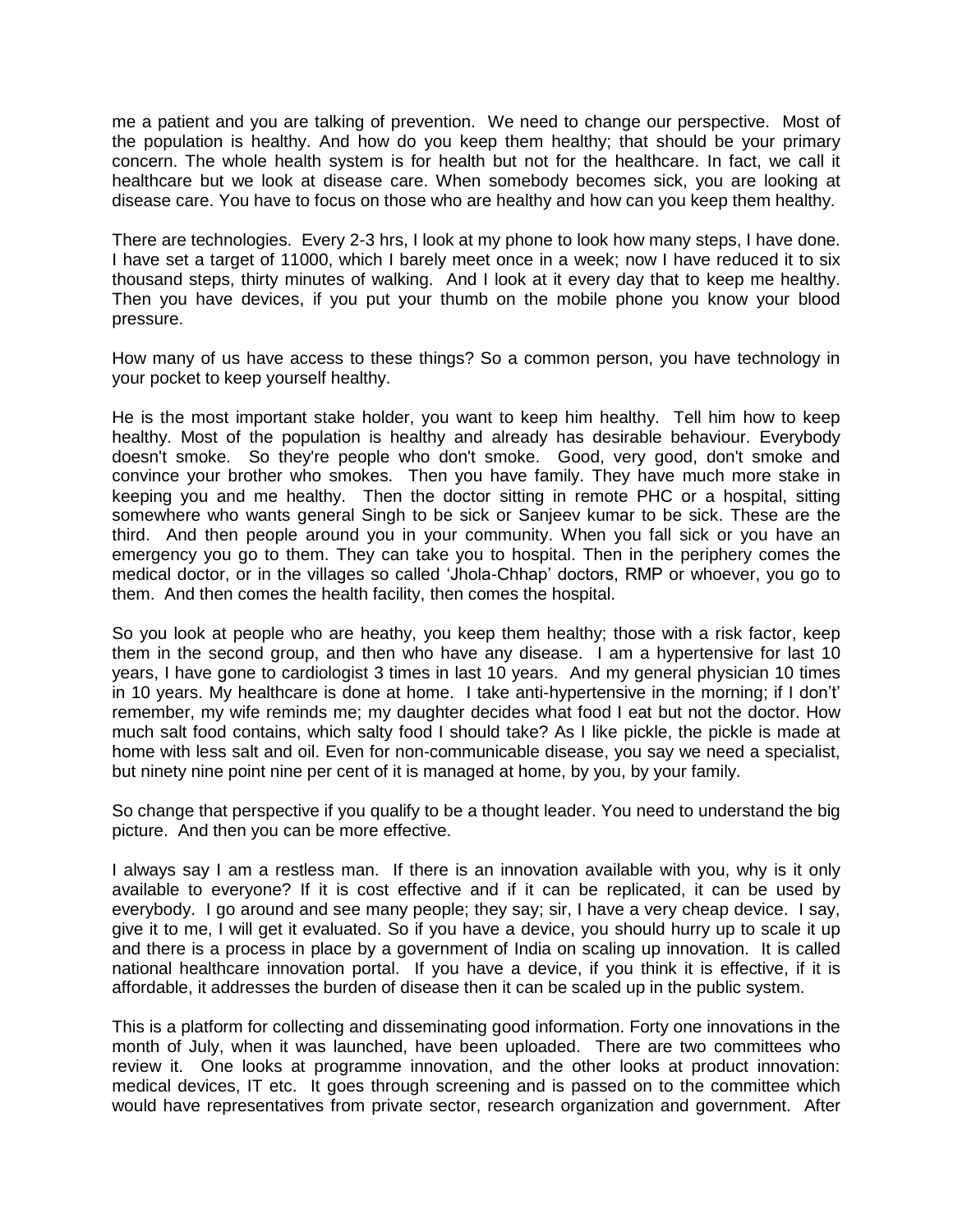innovator uploads it at national healthcare portal, it goes to internal review to two committees, and then if it meets the minimum standard, if it is scalable and effective, it is put up again on the website. The government of India is committed to provide funding to scale it up. And then, the states can scale it up.

And as I said I get restless, there is a good innovation somewhere, why it is not available to everyone? We don't want to discourage anybody, anybody who feels he has an answer to solve those three broad area of health, can upload anything.

E-Aushidhi is one example. In Rajasthan and Karnataka you will find, in the public healthcare system, if a doctor is prescribing a medicine, it is on the net immediately. Anybody sitting in Jaipur knows which PHC is running out of the medicine at district level and block level. Managers can look at it and track what is happening and which one is depleting.

About twenty percent of PHCs in India don't have a doctor. And I don't know, if we will have them in future. This problem will continue. We have an innovation called 'anytime medicine'. It like a vending machine at airport where you get snacks. You put the money and press the button. Through mobile telephone, the doctor, where ever he or she is, gives his feedback like give medicine # 2 twice a day, medicine # 11 three times a day. This is being tried out in four or five states in a number of sub centres or PHCs in 100 health facilities.

I went to Tripura, one of my first trip after joining NHSRC. I went through many health facilities. I was curious as a patient was examined by an optometrist. After 10 minutes, he was given a prescription. I asked them, how could they? They said they are in touch with an eye professor in Agartala; all information is going to him and he has seen this case. And I was told that ninety five percent of the cases don't need physical contact with an ophthalmologist. This has been scaled up in the whole state, in Tripura. But it took 8 years, why not one or 2 years again and why not scale up in the whole country and that's where I get to restless. That some of these innovations need to be scaled up as fast as it can. Tele-radiology had been scaled up in two states Tripura and Karnataka. Wherever there is tele-radiologist, you get an opinion by this.

Government of India is moving rapidly in that direction in public finance. You have electronic transfer of funds, to the mother of who delivers, as cash incentive for delivering in a healthcare facility. Many states have scaled-up like in Bihar, Delhi, and Rajasthan.

We have a lot of opportunity, we heard from Gen AK Singh, 'Gram-Panchayat' have access to broadband and the speed that this 25 times faster than what I have at home in Delhi. Imagine how much you can do in health. As and when a village comes on board, this is what we are going to do. Every sub-centre will be connected, every PHC will be connected.

Government of India has taken to establishment of medical device manufacturing center. As of today 80% of the devices are imported. Cold chain maintenance in another interesting area. Sixty percent of the people vaccinated or children vaccinated anywhere in the world, get vaccines from India. Then you have a mother-child tracking centres, another exciting area. The target is to connect all 27 million pregnant mother, and after they delivered, they be given appropriate messages for that period of pregnancy and afterwards. If you didn't come for your ANC, you get a reminder through mobile phones.

So many things are happening but we need to do more. Thank you.

**Moderator:** I think it is a very informative, presentation and now house is open to limited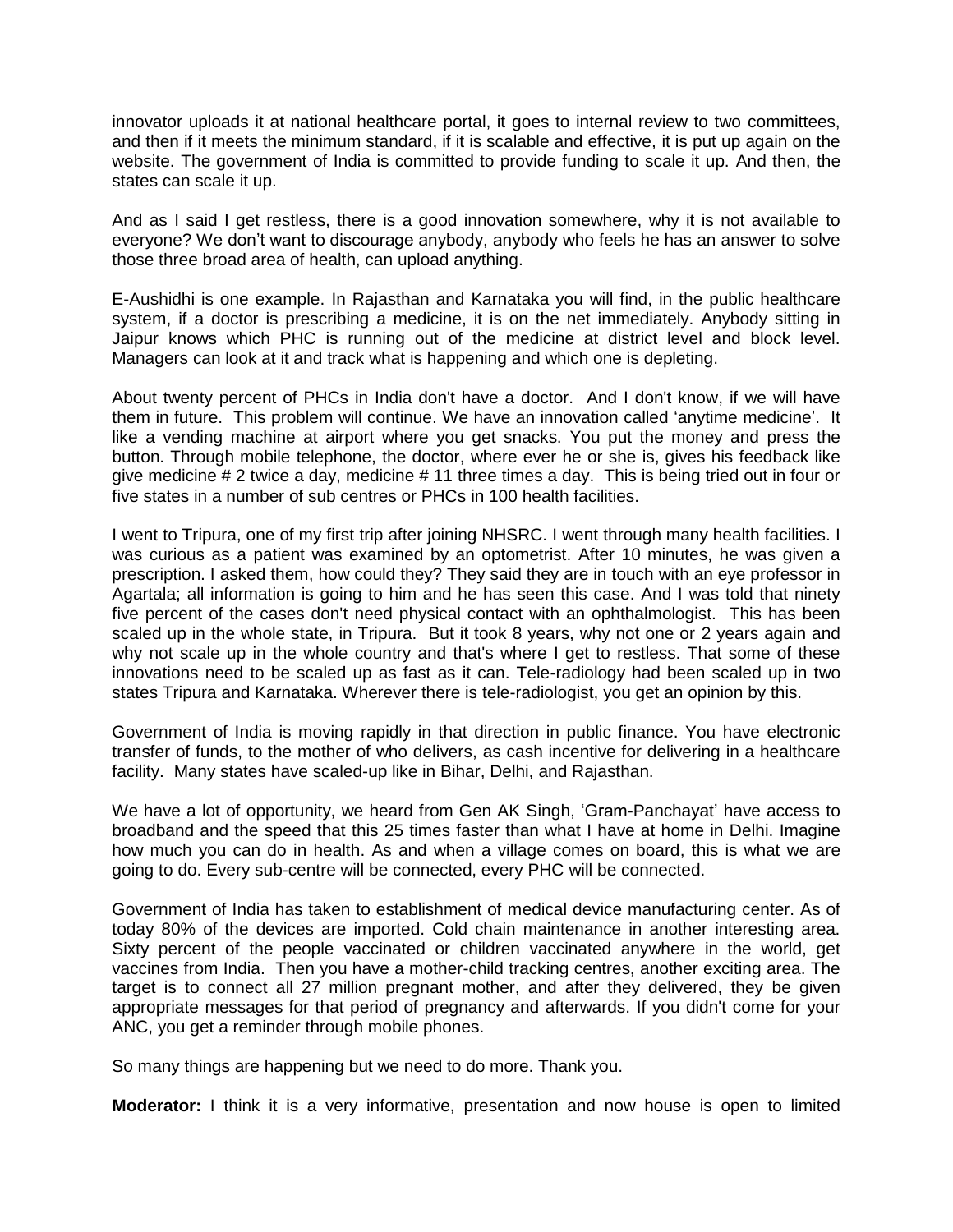comments. I definitely wants comments, as thought leaders are here, as to how do we improve primary health care? How do we take care of technology which is already existing? How do you step into it?

I will tell you, what has happened in Rajasthan. The government of Rajasthan has entered into a P.P.P. model: people, private, and public participation. They have given 30 PHCs to WISH Foundation. And they are going to run it for the government of Rajasthan. The government has agreed to pay some amount of money. WISH foundations says no, we don't want it.

There's only one thing which is worrying me is, all these foundations come up with a lot of technology and technology means hardware and hardware has a life. Are we going to create a technology graveyard in the villages or PHC centres? Because we have a process where it is very difficult to write off anything. If you have a P.C. it requires 120 queries, before it can be written off. Now, if you create the technology graveyard today in PHC, which is already a pretty small kind of a set up. One room is filled with these things. How do you do this, because they are accountable?

The second thing is: who will motivate the people to be healthy. Doctors are very keen to change your lifestyle. When you ask him what does lifestyle mean? He has to go into detail of your lifestyle and then only tell you what are the changes you want to do, but he doesn't have the time. In our government set up, no one has the time to even talk to a patient. There's a study which says in 99 seconds the patient is interrupted by telling him, now tell me what is your problem? Now who will do that motivation?

One question: all of these committees are a big bureaucratic hurdles. In how much time an innovation would be cleared by your commitiee?

**Answer:** I can't give you a time. But, let me complete my answer. What do we do at NHSRC, we are a system. We are a society hundred percent funded by the government. When we need a meeting, we call people. Within one week meeting is held and decision is taken. We have, for example come up with standards and specification for 180 instruments and devices in one year. WHO in the whole existence has done only 70, so that gives you an idea, how fast we are.

Compared to what some of the global renowned agencies, I can vouch that bureaucracy is bypassed in my organization,

**Question:** I am Upasana Arora, I am director in Yashoda super speciality hospital. I adopted a school. I visited few villages and some schools. There were so many problems. Everybody is asking me for the health care because I am from health care. My question is, how you can help us to provide help from government side? I am doing what I can do; I am organizing camps etc. How you can help us, to give help to those people? I need technical help.

**Dr AK Singh:** May I answer this question. I belong to a village. Now the villages got an empowered committee headed by the name of a 'Sarpanch'. Tell him, I want this. He goes up, he goes up to Panchayat to raise the concern. You will get whatever help you require. But you have to get hold of these elected representatives, tell him this is the outcome that you want to measure? And if he comes and gives it. It will be done. You have to believe that we have an elected body, it's a democracy; until you force these guys, don't let them make money out of everything. And they'll give it believe it or not. My experience is go two times or three time, he will make you a monkey, will make you sit down. But, finally come and say, sir what do you want, tell me. If you go with 10 people, he will react. This is the power of democracy.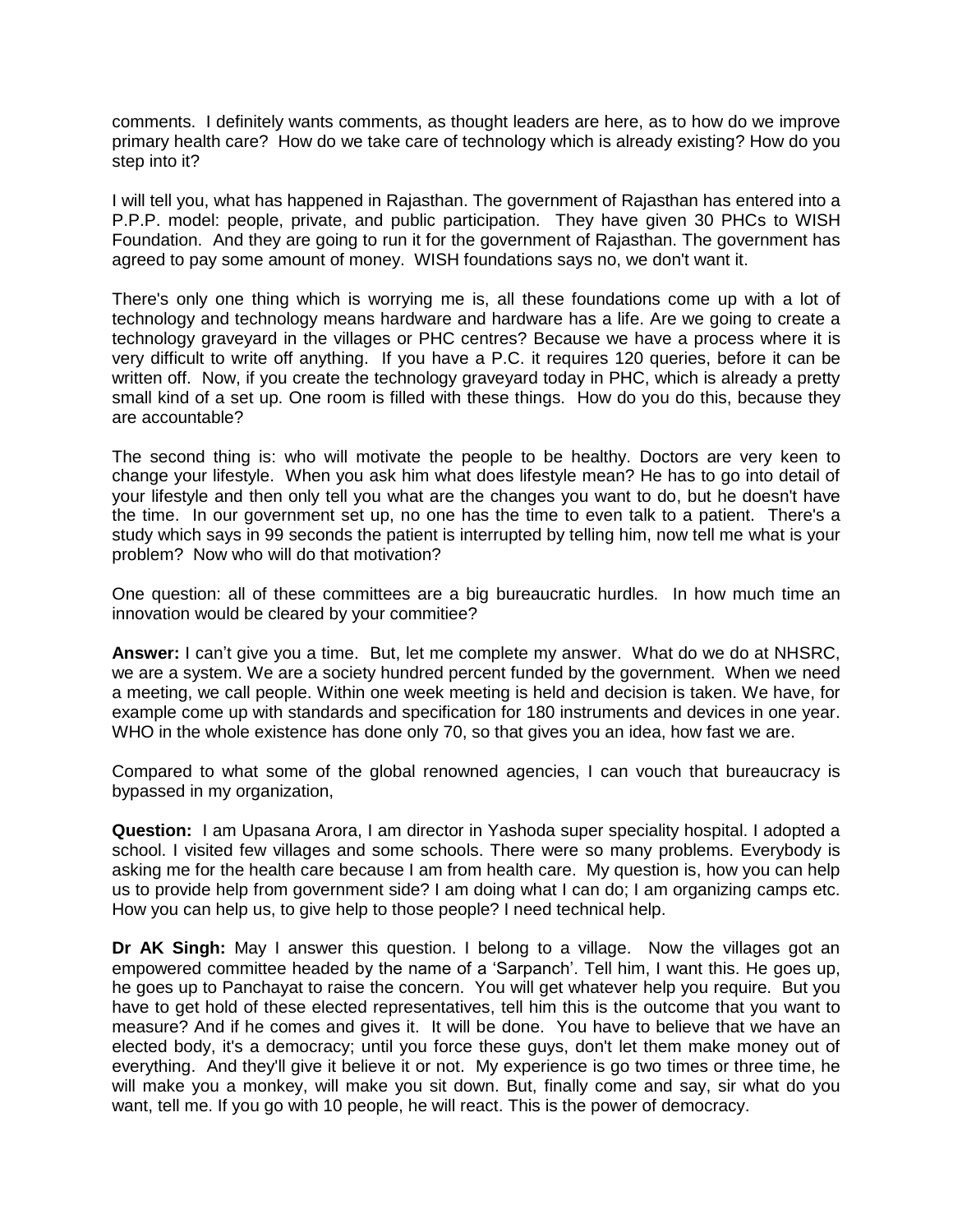**Dr Sanjeev Kumar:** Very pertinent question. We are struggling, even with the government departments. People say we have done this innovation, but have you upload it? No! So one is lack of information, even if it was advertised in the national newspaper, we don't know how many saw it. This meeting is part of dissemination. Each one of you are my partner in disseminating this information. Appeal to people, if you have innovation, please upload it. On specification you have to meet the minimum standard of safety. There are many medical devices, I'm told in India have no reporting of adverse events. So the government is putting in place a system of vigilance on adverse event.

**Question:** I am Ashwani Goel, an armed forces medical services officer. I've been into medical informatics for a little while. I have a few comments for Dr. Sanjeev Kumar. You mention your three pillars: affordability accessibility and quality. Now for affordability, I attended a conference, a couple of days back, where one of the pioneers of the affordability in medical care in India, Dr. Devi Shetty was informing about his own efforts. And this micro financing, effort that has been there, it does wonders.

Yesterday somebody was speaking in one of the main sections in the auditorium. I think it was Dr. Bhaskar, who said that. PPP is not merely public and private. The most important aspect of it is people and you yourself said that the patient is the most important person of entire triad. So micro financing I think is one of the solutions for affordability.

As far as accessibility is concerned, we have a lot of pioneers who have been into telemedicine. The prime minister also has been emphasizing this technology, as far as extending the reach of healthcare in India is concerned. Getting the leap to care providers to the doorstep of the patient to bring the patient nearer to the providers. M-Health is a solution for accessibility problem.

Now as far as these PPP efforts of the government is concerned, so called VRCs, Village Resource Centers, at PSU level. As General Singh rightly pointed out, you see that entire pipe, huge pipe is of broadband. How much fraction of it is available to us, as far as health care is concerned? Health care, let us accept, has a very low priority so far, If not globally, at least in our country. So how much of a priority are you going to get on that huge pipe as far as pure health care activities a concerned. That needs to be given a very serious thought. And I think we need to raise our voice to prioritize.

The concern is for healthcare efforts in our country, which has been lacking so for. Now we come to the aspect of quality. Who is to assess quality? Who decides: NABH, or is it the doctors providing it? No, I think it is the patient, the receiver of those goods. And how do they recognize it? I think you have to empower your consumers. You have to make them aware through health education and awareness. You have to empower your care givers at the grassroots level: your ASHA, your ANM, your other paramedical workers, the village school teachers. They are an important aspect as far as health care is concerned. They can be a very important cog in the entire machinery. So these are a few ideas that I want to share with the assembly.

**Dr Sanjeev Kumar:** There was a wonderful effort, a trial going on in the health ministry, about a health slate (Swasthya Slate). Lot of the people were involved in it. I was also asked give a few comments, I gave my comments. It is a wonderful gadget and, it had the capability of solving lot of problems as far as generating your primary data is concerned that is what I would like to see. Health-slate was brought out by PHFI. They have separated it, and made a company. But it is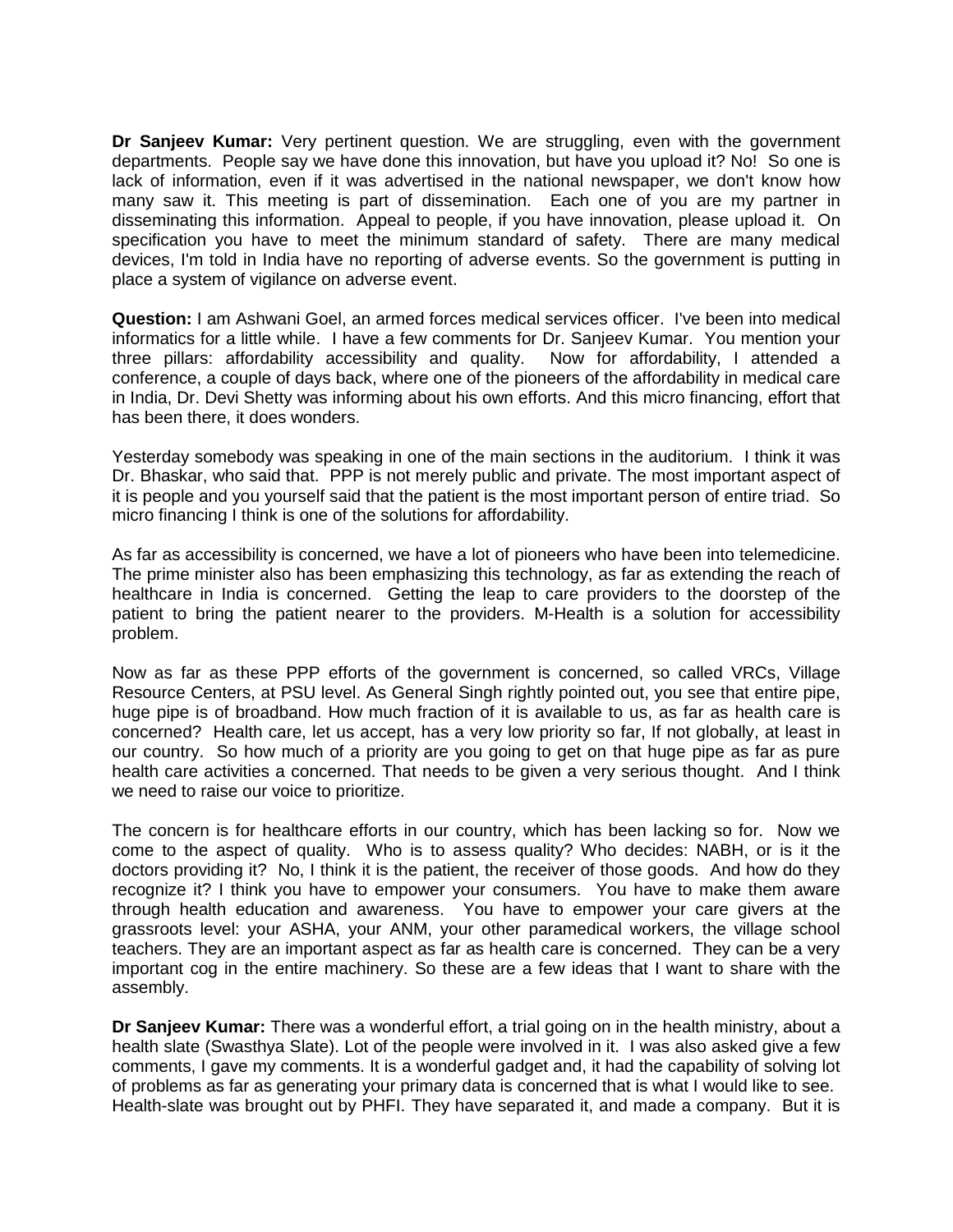not suited because there's no after service. It needs debugging. And when I write to PHFI, or the company, they don't have an answer. And now they're showing in J&K, it is successful etc. So two things: wonderful innovation, but it has to really compete with other commercial products; number two, the back-end wasn't forthcoming. The maintenance part was not forthcoming.

**Question:** Sir, you talked about Tele-ophthalmology in Tripura. Shanker Netrayala is doing wonderful as far as tele-ophthalmology is concerned. That is probably a model that we need to study. Amrita is also doing a lot of studies in tele-ophthalmology and tele-radiology. I would like to ask, how would you be digitalizing these X-rays and is there any innovative technique you are utilizing or it something that is commercial?

**Moderator:** I will tell you what, our topic was, how do we take care of the primary health care centres? Any takes on that? Any comments on that?

**Answer:** So my suggestions are that we are talking about a lot of innovations in primary healthcare technology and other things. So how much, we are talking about the barriers and the facilitators. For example, a lot of innovations are taking place like you have told us. As we told you we can measure the blood pressure, for example in mobile, so accessibility is a very important issue for the bottom of the pyramid consumers, those who are in 'Basti', they have no mobile. And why can't they access this in some training program or so can we assess level of awareness?

I've seen in WHO, lot of low cost innovations are taking place. But who knows of these innovations? Who will be using that innovations? The issue is, whether it's reaching the masses. And what are the barriers.

**Question:** I worked with on getting innovators together to work on problems. And we did three such events, which were focused on maternal and child health. My biggest issue is how do I find a problem worth solving? And often you have got one person sitting on one side who has the problem, who often is the clinician or the nurse or the service provider. And you have got the technologist sitting with lots of solutions. But conversation is not happening. And especially if you're talking about impacting rural India with technology; in this gathering that is not very well represented. So one of the requests I have, how do you get people with the problem to interact more closely with people with the solutions? Because at that intersection true innovation is created. And if you can do that in a structured systematic manner at scale, then we have the ability to change how technologist like me can work to improve public health.

**Question:** I'm interested in looking at this from technology. The frugal interventions and I was impressed by what you were saying about your ten thousand steps. How can you achieve that? I can give an example of say in Singapore in the morning, fifteen minutes' walk to the MRT, get on the on the train, walk to work, go out for lunch and I go and walk. The same on the way home. So I don't have a car. There is no rickshaws whatever. And I reckon I'm doing about my ten thousand.

Just to also illustrate a point, a bit further, I was talking to a hospital operator, about the design, complaining about the use of the, how difficult it was to get into the lifts. And she said how do we put the staircase is a little more obvious, in the building? We could encourage more people to go and use the stairs. So my question to you is, how can you in the context of India, get people to go their ten thousand steps?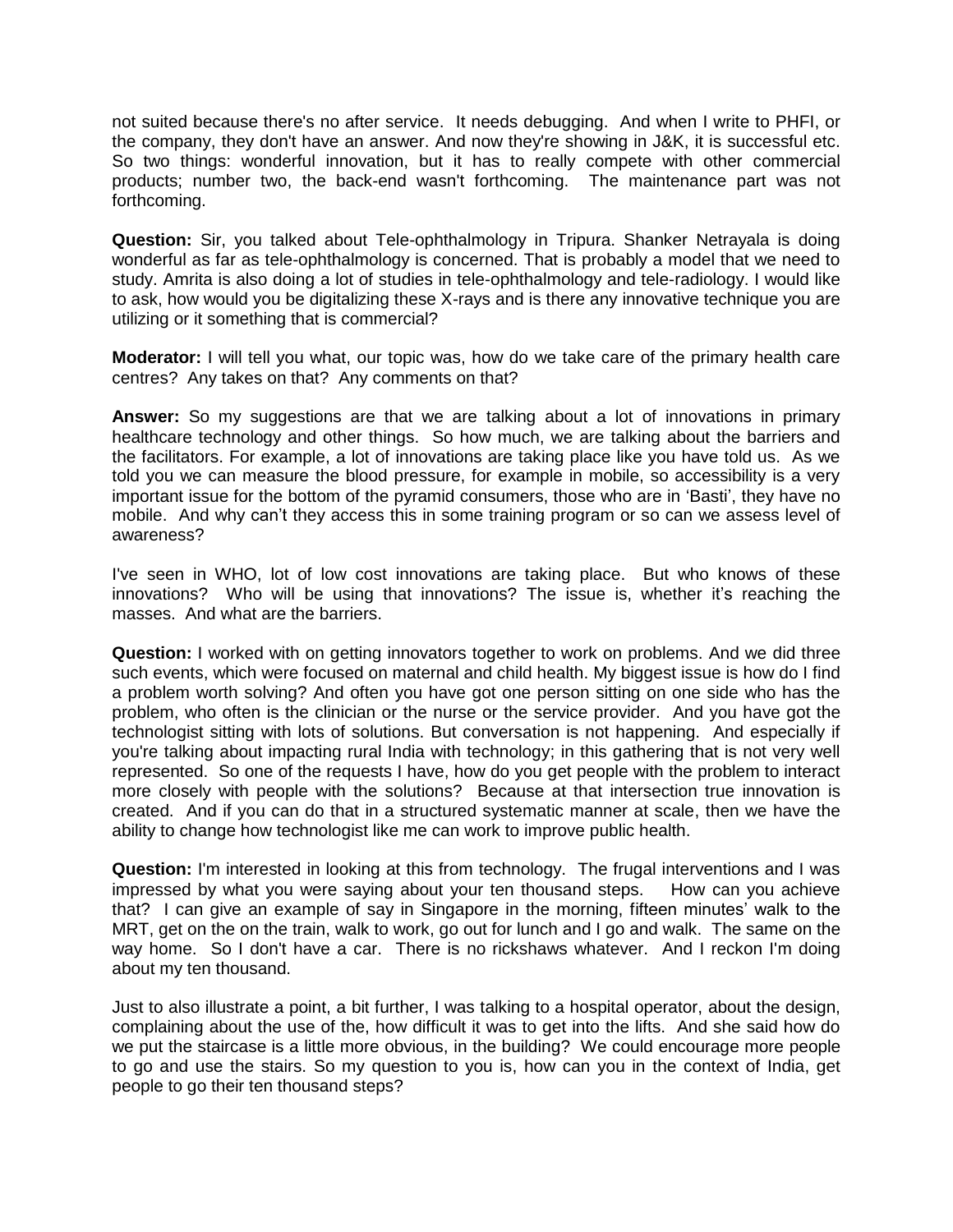**Moderator:** I think that's the last question. Sum it up.

**Question** Hi, Everyone I'm Lalit Singhla, part of United Health Group. My question is more fundamental. We are talking about primary healthcare. Government has big infra-structure. We talked that twenty five percent of the PHCs don't even have a doctor. Even the ones that have doctor, they don't show up to their work. And then they too many sub-centers and there is a lot of public funding allocated to the whole infrastructure.

So am I right in saying that government has failed, or probably struggled to run the system effectively, leverage the funding and the money, and the infrastructure in the right way? And is this a time to go beyond the pilots like WISH Foundation and really look at how do we transform the system fundamentally? Do we take some revolutionary steps to look at the system holistically, the funding holistically and see how we engage international players with local players who have experience of running such systems of large scale and size. And change the whole system at the fundamental level?

**Moderator:** Thank you. Just to sum up and then ask Dr Sanjeev to talk about it. My Ph D. was on primary healthcare centers. I visited about eight of them in the government of Maharashtra, Rajasthan. What, I had really noticed that there were about twenty seven registers, and we have vertical programs all over. You have vertical program on Malaria, Leprosy, and TB. Believe it or not same guy is in five different registers.

Computers come in now. One person is supposed to compile all these registers and send the data upwards. The data goes upwards, well it's a one way traffic. It doesn't come down and tell you what you're doing. Your documentation is too much, your register filling is so much and it is a one way traffic. OK. The second is your doctor, believe it or not, your doctors don't come there. If you go to a village, you go to a Primary Health Center, and many PHCs are situated sixty kilo-meters from home village. And is not accessible in the sense that I have to change two buses to get to that PHC. How do you make a network of it? Health industry now is moving healthcare industry away from the government side, it is just providing infrastructure and not the becoming the provider. It is coming up in a big way in most of the developed countries. I will ask Dr. Sanjeev to sum it up. And finally, we go in to the next version.

**Answer:** Thank you, very useful insight through your questions, comments and suggestion. And I will incorporate most of it in our own internal thinking. Starting with where when you left, the ministry has asked NHSRC to develop folder for every family serviced by sub-centers, PHCs. We are thinking of linking it to AADHAR for unique Identification. Electronic medical record in the hospital, in PHC, with ANM, ASHA can get an update.

How many mother are due for next antenatal check-up? How many children have got second or third dose to become fully immunized. And this system was in place in the field practice in the All India Institute of medical sciences thirty years back. The problem is that when data moves up you have percentages and you are in a loss. Where are those, 20%, 30%, 40%? But at grassroots level they exactly know who is this person and then this electronic health record through family folder is going to help us in accessing those who have missed out.

In India, in most of the rural areas, pregnant woman goes for delivery to parents place. So record is somewhere else, delivery is some else. When you have electronic record, everything will start falling in place. How do we transform the health system, we are looking at each one of you.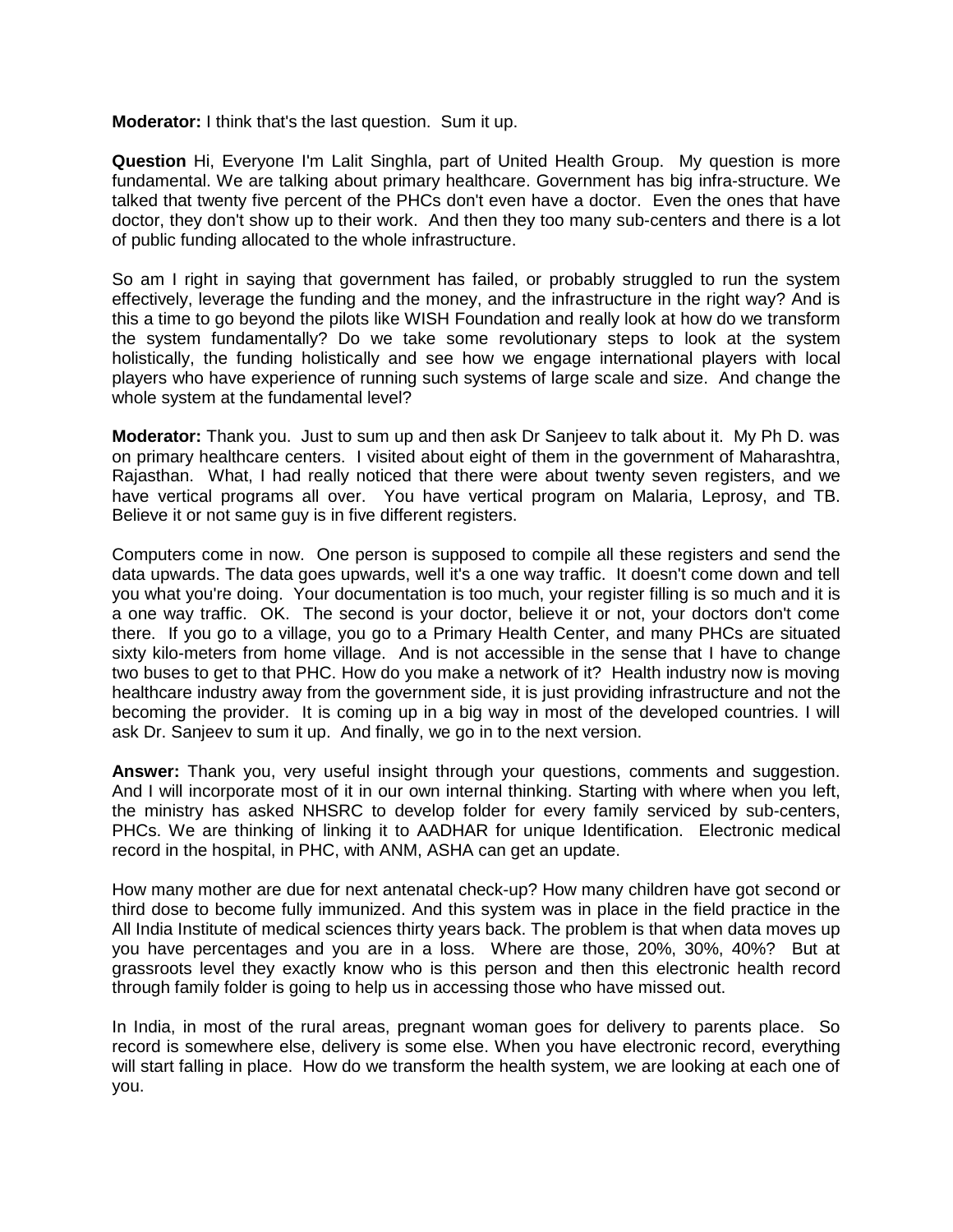I never worked in the government sector, till I took-up this position. When I go and meet the government, I tell the problem and if you keep repeating the problem, you are part of the problem. You tell the solution, everybody in the government is excited: secretary, ministers, including me. You come with a solution, everybody starts taking notes. Tell us the solution, we shall become part of that transformation.

And that brings to the point of Dr Goel. He said, we have a broadband connectivity. You tell us government has identified two sectors as priority, health and education. It is in government document. But you tell us what should we be done that broadband for health? We have not done that homework, so we need to be one step ahead of them. We have to be part of that transformation.

**Moderator:** My personal experience. I went to chief minister's constituency in district Jahalwad. Met the ADM and the collector, saying we got a broadband right up to the gram panchayat, Give me a connection to the medical college and I will take care of all your blocks. That was one year back.

**Dr Sanjeev Kumar:** We are technical people, you individuals won't carry that weight. When it goes from NHRSC, the letter goes from chief secretary to the states. If you have a cost involved, please incorporate in your cost centre, program implementation program, then it would be funded. So we can work together. You work at grassroots level, we work at a national level. If you work in isolation, you don't have that might; all of us have to come together. So let's do it that way. So that each one of us contribute. I am a restless person, why think one year later nothing has happened. So let's let us come together, as like-minded people, wherever we can press the button.

**Question:** Sir the basic problem is health is not the priority. In civil government, health is not the priority. That is the sad part of all that the pipe will never accommodate you.

**Answer:** Health is not an issue for most of us, as we look for disease. The ministry has identified, prime minister has identified, health and education. We have not given them anything what gets to the broadband. When they identify health is the priority, we experts talk in a forum like this, but we have never given anything to the ministry, saying, this is what you need to incorporate in your health for your broadband. So we need to do our homework as well**.** 

**Question:** I just want to add on to your thoughts, when you said one year. Just to introduce myself. I am Dr Sharmila Anand, director of a medical university which is located in Ghaziabad.

We been waiting always for the government to come and help us as we did also start something initially and found that it was difficult. But then we went to Gram-panchayat and the district administration. We worked closely with them, participated in '*Indradhanush'*, as well as adopted PHCs. Today we are looking at the young, next generation medical professionals, who can go out and provide health at the doorsteps. We run a program called 'reaching the unreached' and it has helped us to reach a lot of people. When we get the right people to come in and connect and collaborate, we can take it to more number of people. That is where technology can actually help. These forums help us come together. Why do we wait for one year to see that things have not happened and expect someone else to come and do it for us. When in our own ways, if we can actually make an impact, and get people to help us, I think that would be a really nice. Just a thought to what you have done.

**Dr Sanjeev Kumar:** How do we get everybody working together? The drive has to come from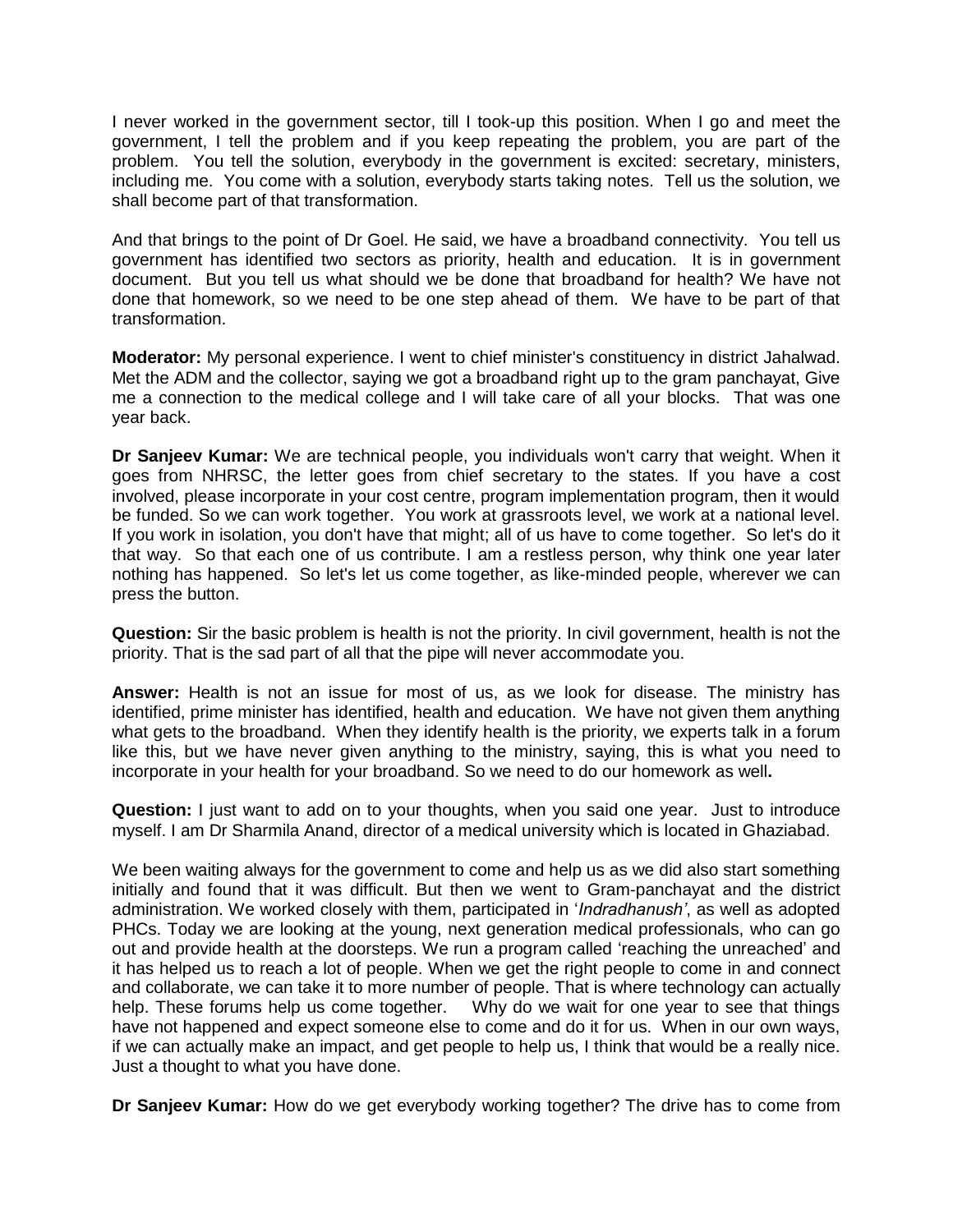the individual. I am concerned about my health, that's why I downloaded this application on my phone. Everyone in the health system has to be part of giving a message to the people.

As of now, most of the presentations that I listened to in almost all the meeting I attended, is about how do you take care of these diseased people and very little discussion on how do vou take care of people who are healthy. We need to change our perspective, and the ownership, needs to come with the individuals, who are the most important stakeholder for their own health, but we need to move in that direction including change in our own perspective.

It is not ministry of disease, it is the Ministry of Health. They need to talk more about health than the disease. Bringing the ideas together, we conduct what we call live health care technology assessment. Young professionals, most of them are students in India in engineering, medical scientists, biotechnology or young post graduates. We share with them, this is the burden of the diseases, for example, in India. These are the priority areas which need to be addressed by technology. And some of the technology, has come out of it: non-invasive haemoglobin-o-meter and non-invasive glucometer.

Three hundred twenty five people have been trained. If you are interested, you can join one of the workshops, where they give you the whole perspective of where the burden of disease, within that burden of disease what are the priority areas, need to be addressed? We work with the Indian Council of medical Research academic institutions. Last one was done in PGI Chandigarh. IIT madras is one of them, we work with. But we need to look at where the preferences are those of you who are interested. You can send people in your team, who are young professionals to be part of this workshop.

There are always barriers. How do we innovate to address those barriers? And that's the challenge for all of us in technology. How do we address those barriers? We certainly can get together and identify which innovations to be addressed for those barriers.

Each one of you who are working for commercial purposes, we are fine. Even there we can evaluate and recommend to the government of India, that this is a commercial product; It can be scaled up in the public health system but because it is cost effective. If you want to give it to us, we will evaluate it. If you don't give it to us, then we won't be as comfortable, because the evaluation, you have given, is your own evaluation. So that is how we can address, some of these barriers to scale up.

I won't go through all the points Dr. Goel raised, but only a few points. Let's not look at patients as 'I cooperate and you cooperate'. Let us look at patient's participation. I want to throw a challenge to all of you to develop a mobile application where any patient going to any health facility, can give a feedback on his or her level of satisfaction. We have been struggling to hire an agency, or do we open source it to all young professionals in the country. So that's the request pending with us to get the client satisfaction on board, in all of the states in all of the health facilities. So if we can look at Admiral V.K. Singh, may be a small group of interested colleagues come together, that is the energy you need. You give it tomorrow and ministry will scale it up so that one area, I want to take your suggestion on micro-financing, accessibility, public private partnership. Thank you so much for informative interaction.

**Moderator :** OK. Finally to sum it up. The take home points are: we already know that there is a national innovation portal; upload your innovations. There is a national optic fiber network right up to the Gram-Panchayat. Here is a success story, Santosh University has done wonderful event, they have met with a guy who's very positive IAS officer, who's been able to give them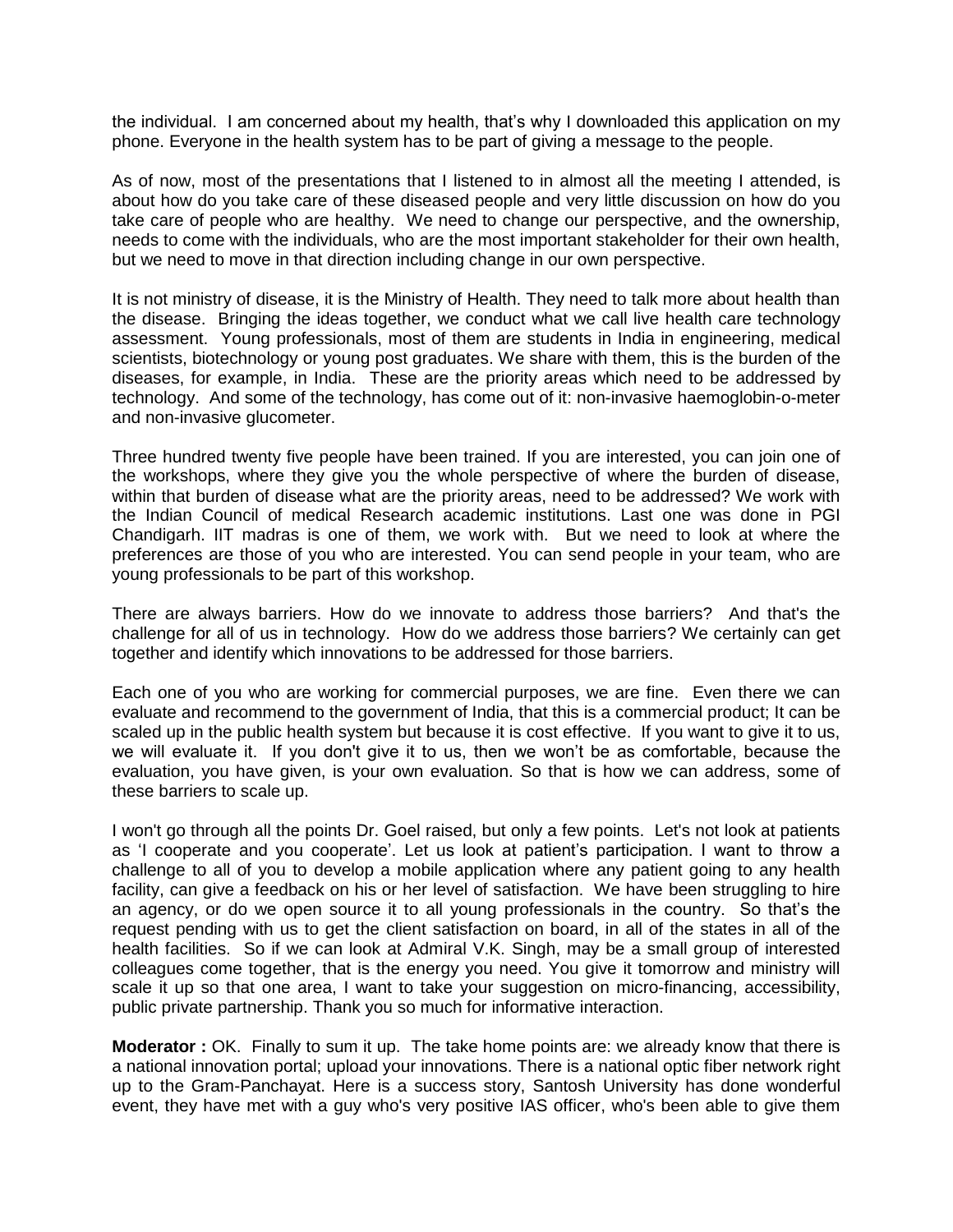help. It is a success story.

National optic fiber is available for health; bandwidth is no issue. It is fast. Aadhar card, family folder is great idea. Sir, if we do it, would you get rid of all 27 registers of family. That is what is required.

We are spending so much money. Why don't you, as I suggested to my health minister, give me a stadium in my village, a small stadium, not much of a big thing. You have infrastructure, you have got MNREGA coming up in big way and everyone does it half a way. Build a stadium, automatically you become health conscious.

And last but not the least used Telemedicine. I've been talking to Dr Shiban Ganju, he says it is a washout. Save one, life, it is enough. I have an experience, a captain was in at a height of 14- 15 thousand feet. He had a problem, he could not be evacuated using chopper. But sitting in Delhi, we saved him. We saved that one life and that is more than enough for us. I thank ISRO for that. And finally people path: meet 10 people and go to the MLA.

**Dr VK Singh:** Can I make a small announcement? Firstly, though we have finished early. Now the writing of the report. Dr. Ganju and all of you are here: the reports will be very crisp because it goes to the minister, he wants 1-2 pages.

**Dr Sanjeev Kumar:** Can I suggest one more action item? Can we have a group of 3-4 people to follow up the recommendations, will meet every few months to follow-up, to see what has happened to our recommendations?

**Dr V K Singh:** I recommend Dr. Ganju and Dr. Sanjeev to nominate. And distance is not a barrier, we can do this conference using mobile anywhere in the world, need not be in Delhi. So between both of you sir. Please decide the names please, I will communicate it to you, in conjunction with Dr Ganju. Dr Ashwani Goel, Dr. Sanjeev Kumar, as he himself volunteered Mr. Bhattacharya and Dr. Basu.

**Dr Ganju:** Now we got five or six people here, we got to have some kind of a roadmap. What next? With the summary of the events today, which we're going to edit. I will also send you a tentative road map, which you can critique and send back and we come to some kind of final program. We can create an E-group and anybody can join later also.

In the group, we'll see how we can collaborate but I definitely want people to think, on one issue, because that gives the power to the people, and that 'health as a human right'. Can that be legislated? How do we thrust all the activities towards that? Can we create an awareness of a right to health? You have to see what are the ramifications and implications. How much does it cost? And where does it go? Can we create enough political traction? This single tool will change the scene. At the ground, level it will make governance of healthcare more accountable.

We have five more minutes to give a kind of a framework for future action.

We should agree on certain governing principles. Healthcare is an embedded part of social justice and human right. A just society should offer an equitable health care. And health care should begin by assuming personal responsibility. You don't have to agree and if you don't, we can drop any of these principles.

Before we start on our future source, I want give you the perspective, like Dr Kumar said, health